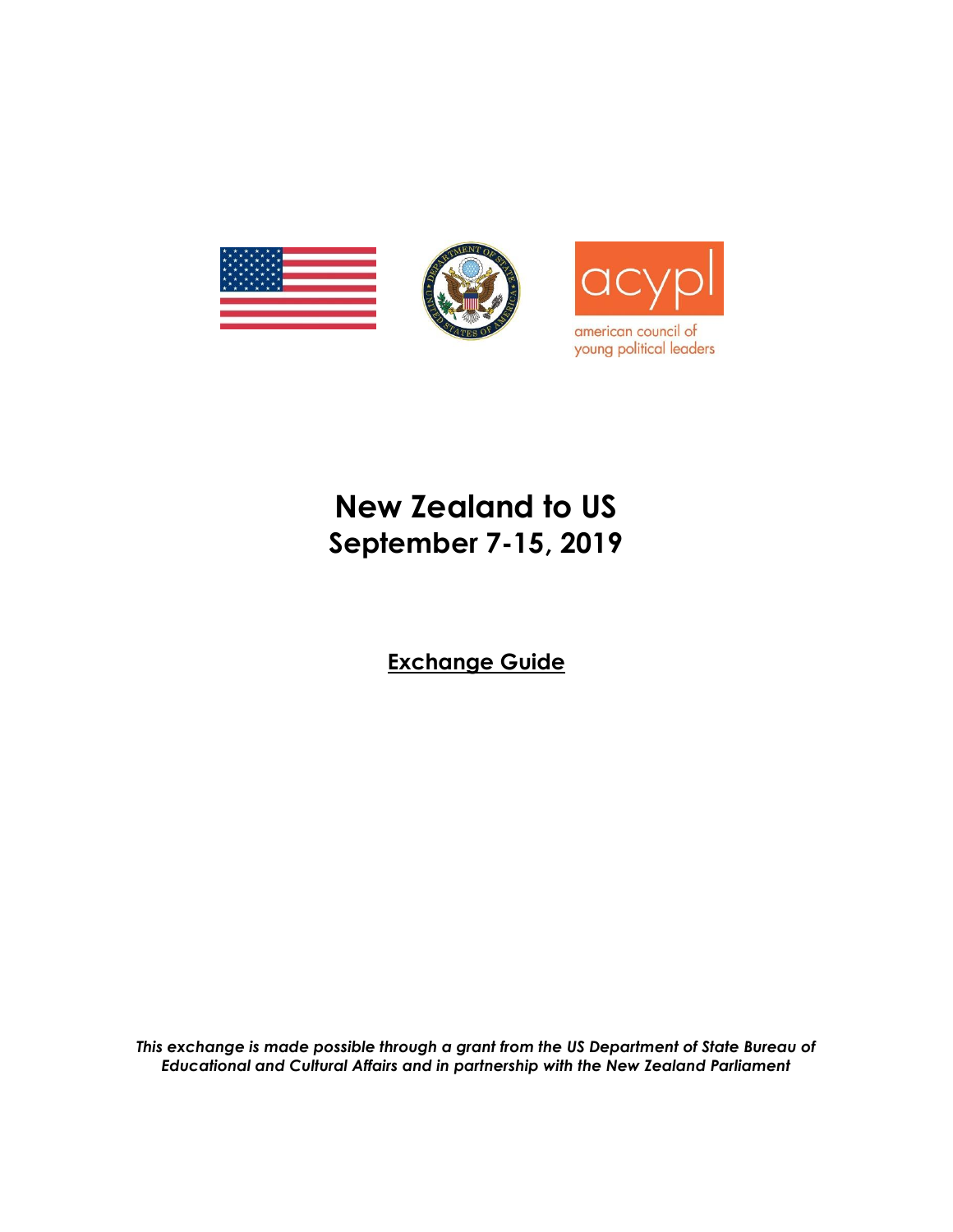## **Table of Contents**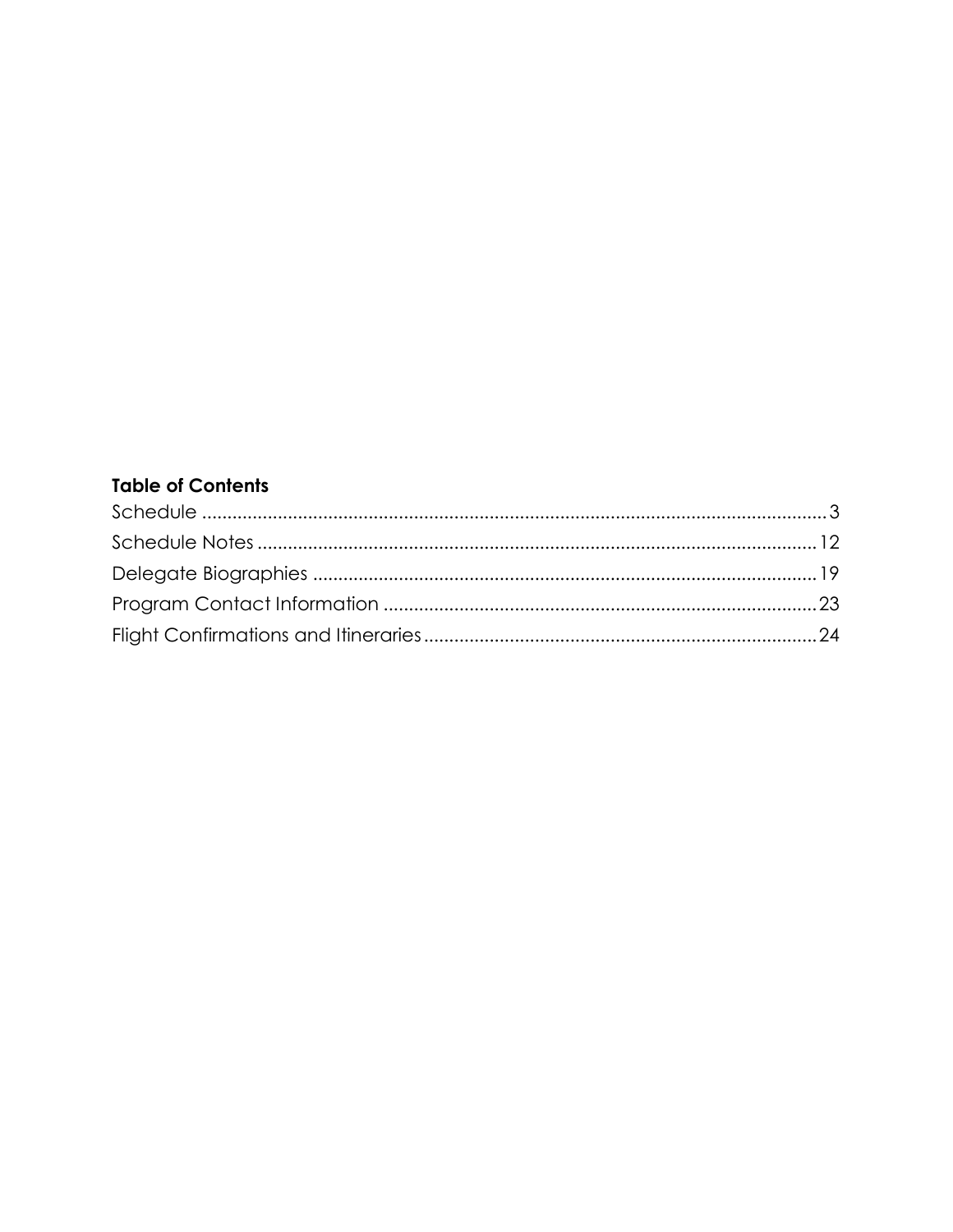# <span id="page-2-0"></span>**Schedule**

#### **Saturday, September 7 Washington, DC**

- 4:44pm Arrive at **Reagan National Airport (DCA)** *\*\*Please proceed through customs and immigration. ACYPL Program Officer Rob Smalley + 1 (706) 459-7585 will meet you in international arrivals\*\**
- 5:00pm Depart for hotel

5:30pm Arrive at and check in to hotel:

**Residence Inn by Marriott** 2120 P Street, NW Washington, DC 20037 Tel: 202.466.6800

- 6:30pm Meet in hotel lobby
- 7:00pm Welcome dinner at **Pi Pizzeria**

Location: 910 F Street NW Washington, DC 20004

#### **Sunday, September 8 Washington, DC**

- *Attire: Casual Breakfast: Available in the hotel restaurant Additional: Please wear comfortable shoes to today's activities*
- 8:30am Meet in hotel lobby

9:00am Depart for first activity

9:30am Attend **DC Monuments Tour**

*Highlights will include the Martin Luther King, Jr. Memorial, Franklin Delano Roosevelt Memorial, the World War II Memorial, The Korean War Memorial, The Jefferson Memoria,l and The Lincoln Memorial*

- 11:30am Depart for lunch
- 12:00pm Group lunch at **Earl's Sandwiches**

Location: 2605 Wilson Blvd, Arlington, VA 22201

1:00pm Depart for next activity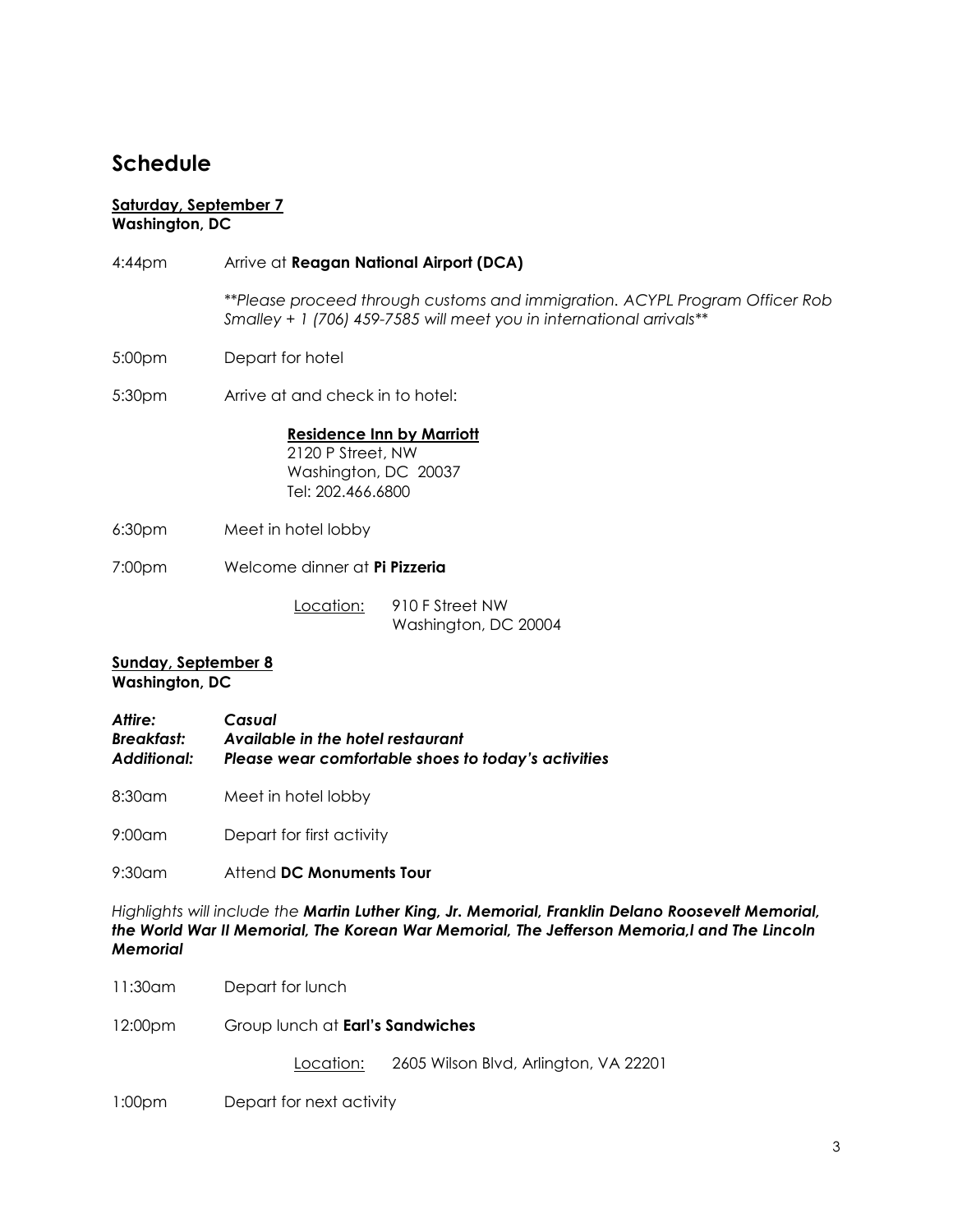| 1:30 <sub>pm</sub> |  | Tour of Arlington National Cemetery |
|--------------------|--|-------------------------------------|
|                    |  |                                     |

2:30pm Depart for next activity

3:00pm Visit to **Smithsonian Museums**

5:30pm Depart for dinner

6:00pm Arrive at **District Wharf**

*Free time; please use your per diem for dinner*

8:30pm Return to hotel

### **Monday, September 9 Washington, DC**

| Attire:<br><b>Breakfast:</b><br><b>Additional:</b> | <b>Business</b><br>Available in the hotel restaurant<br>Please bring your passports for today's meetings           |  |
|----------------------------------------------------|--------------------------------------------------------------------------------------------------------------------|--|
| 8:30am                                             | Meet in hotel lobby                                                                                                |  |
| $9:00$ am                                          | Depart for first meeting                                                                                           |  |
| $9:15$ am                                          | Meeting with Ms. Libby Rosenbaum<br>CEO, ACYPL                                                                     |  |
|                                                    | ACYPL welcome and delegate expectations<br>Topic:<br>1030 15th Street NW, Suite 580 West<br>Location:              |  |
| $10:15$ am                                         | Depart for next meeting                                                                                            |  |
| 11:00am                                            | Meeting with representative(s) of the US Department of State                                                       |  |
|                                                    | In attendance will be:<br>Ms. Sonia Urbom<br>Division Chief, Professional Fellows Division, US Department of State |  |
|                                                    | <b>Mr. David Atkinson</b><br>EAP/RSP Director, US Department of State                                              |  |
|                                                    | Ms. Sarah Beran<br>EAP/EP Director, US Department of State                                                         |  |
|                                                    | US and New Zealand government relations<br>Topic:<br>Location:<br>2201 C Street NW                                 |  |
| 12:00pm                                            | Depart for lunch                                                                                                   |  |
| 12:30pm                                            | (Pending) Lunch at ACYPL                                                                                           |  |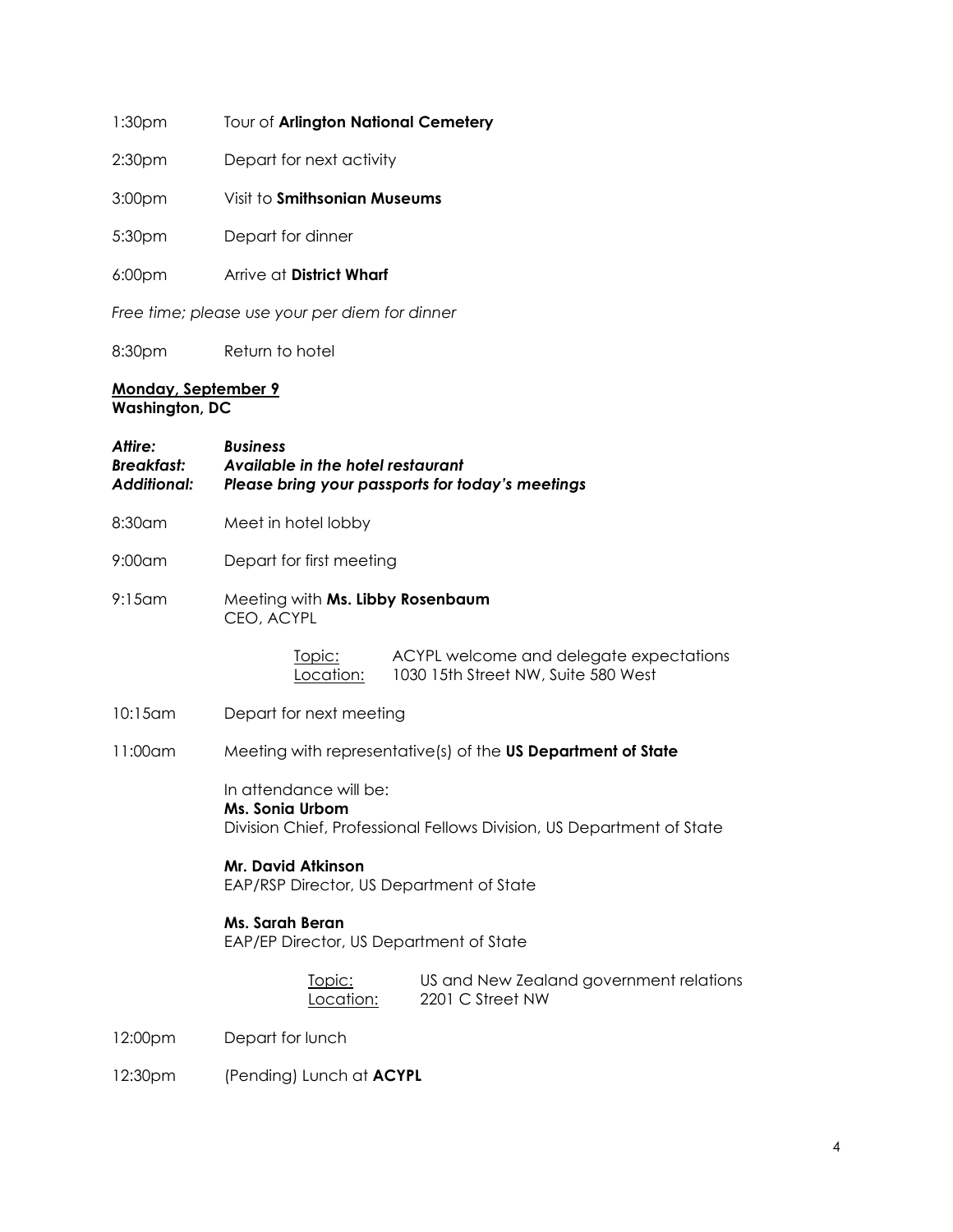| 2:30 <sub>pm</sub>                             | Meeting with Ms. Kristen Soltis-Anderson<br>Partner and Co-Founder, Echelon Insights<br>[ACYPL alumna to New Zealand 2018] |                                                                            |
|------------------------------------------------|----------------------------------------------------------------------------------------------------------------------------|----------------------------------------------------------------------------|
|                                                | Topic:<br>Location:                                                                                                        | US voter attitudes and trends<br>1030 15th Street NW, Suite 580 West       |
| 3:30 <sub>pm</sub>                             | Depart for next meeting                                                                                                    |                                                                            |
| 4:00pm                                         | Meeting with Dr. Andrea Travnicek<br>Interior<br>[US to Turkey 2015]                                                       | Deputy Assistant Secretary, Land and Minerals Management, US Department of |
|                                                | Topic:<br>Location:                                                                                                        | Parks and wildlife issues<br>1849 C Street, N.W. Washington, DC 20240      |
| 5:00pm                                         | Depart for hotel                                                                                                           |                                                                            |
| Free time                                      |                                                                                                                            |                                                                            |
| 6:00 <sub>pm</sub>                             | Meet in hotel lobby                                                                                                        |                                                                            |
| 6:30 <sub>pm</sub>                             | Depart for dinner                                                                                                          |                                                                            |
| 7:00pm                                         | Dinner with Ambassador Rosemary Banks                                                                                      | Ambassador to the United States, New Zealand Embassy Washington            |
|                                                | Location:                                                                                                                  | 27 Observatory Cir NW                                                      |
| 9:00 <sub>pm</sub>                             | Return to hotel                                                                                                            |                                                                            |
| Tuesday, September 10<br><b>Washington, DC</b> |                                                                                                                            |                                                                            |
| Attire:<br><b>Breakfast:</b>                   | <b>Business</b><br>Available in the hotel restaurant                                                                       |                                                                            |
| 8:30am                                         | Meet in hotel lobby                                                                                                        |                                                                            |
| $9:00$ am                                      | Depart for first meeting                                                                                                   |                                                                            |
| $9:30$ am                                      | Meeting with Mr. Daniel Lippman                                                                                            |                                                                            |
|                                                | Topic:<br>Location:                                                                                                        | Washington media landscape<br>1030 15th Street NW, Suite 580 West          |

10:30am Depart for next meeting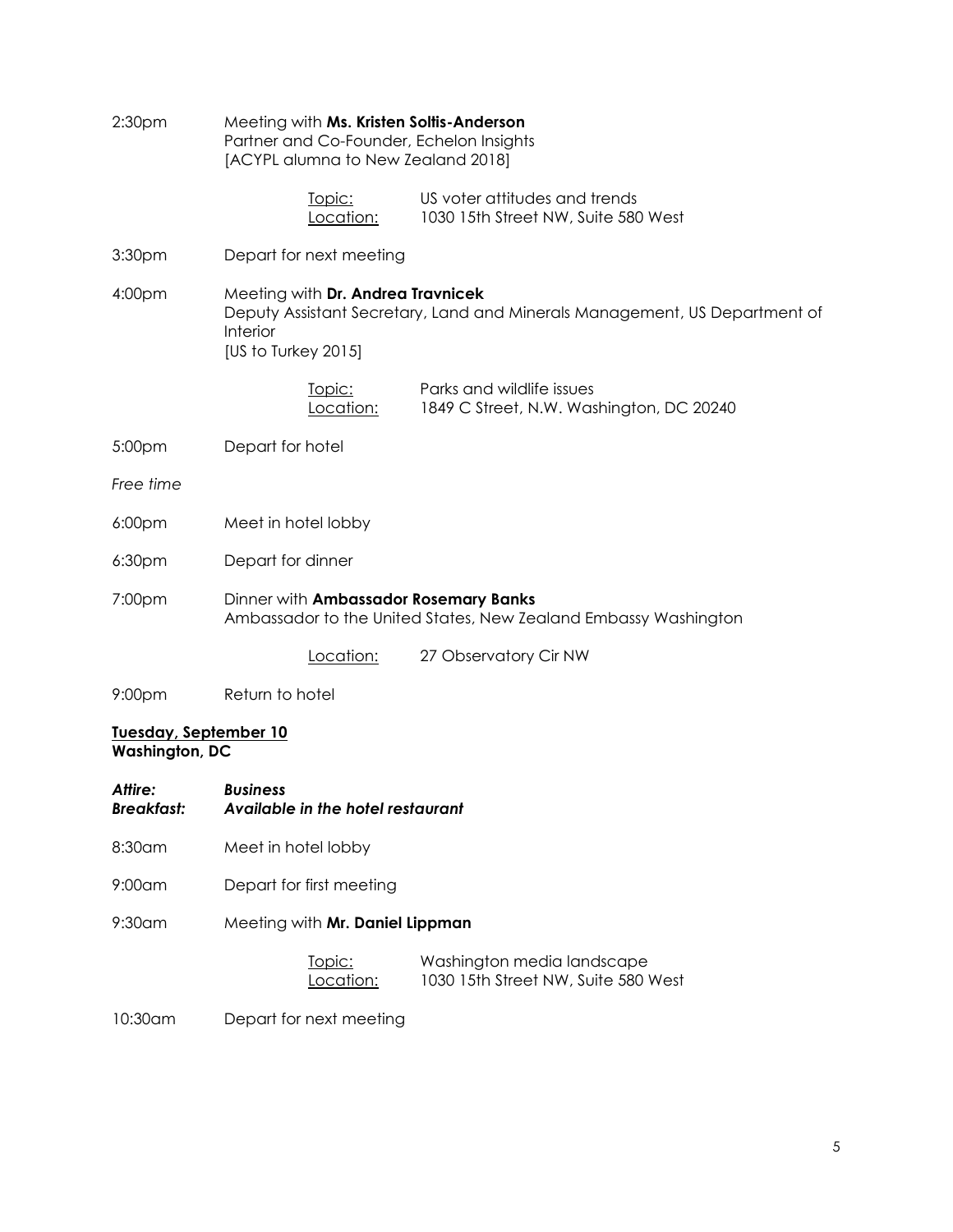11:00am Meeting with representative(s) of the **Democratic Legislative Campaign Committee (DLCC)**

> Topic: Role and mission of DLCC in Democratic politics Location: 1225 I St NW, Suite 1250

12:00pm Depart for lunch meeting

12:30pm Lunch meeting hosted by **Mr. Jacapo Namari** Director of Government Affairs, International Gaming Technology [New Zealand 2016]

| <u>Topic:</u> | Role of government affairs in political landscape |
|---------------|---------------------------------------------------|
| Location:     | 900 17th St NW, Suite 1100                        |

- 1:30pm Depart for next meeting
- 2:40pm Tour of the **US Capitol**
- 4:00pm Meeting with **The Honorable Rick Larsen (D-WA)** Member, US House of Representatives Member, Friends of New Zealand Caucus

| Topic:    | Friends of NZ Caucus               |
|-----------|------------------------------------|
| Location: | 2254 Rayburn House Office Building |

5:00pm Return to hotel

*Free evening; please use your per diem for dinner*

#### **Wednesday, September 11 Washington, DC/Denver, CO**

| Attire:     | <b>Business Casual</b>                                                                                                                                        |
|-------------|---------------------------------------------------------------------------------------------------------------------------------------------------------------|
| Breakfast:  | Please use your per diem for breakfast                                                                                                                        |
| Additional: | September 11th is "Patriot Day" in the United States. Please pay for any incidentals<br>and check out of hotel. Please have your passport readily accessible. |

5:30am Meet in hotel lobby and load luggage onto bus

5:45am Depart for airport

6:30am Arrive at **Dulles International Airport (IAD)**

Check into flight and proceed through security

#### *Please use your per diem for breakfast*

- 8:15am **United Airlines flight #1889** departs Washington, DC
- 10:00am Arrive at **Denver International Airport (DEN)**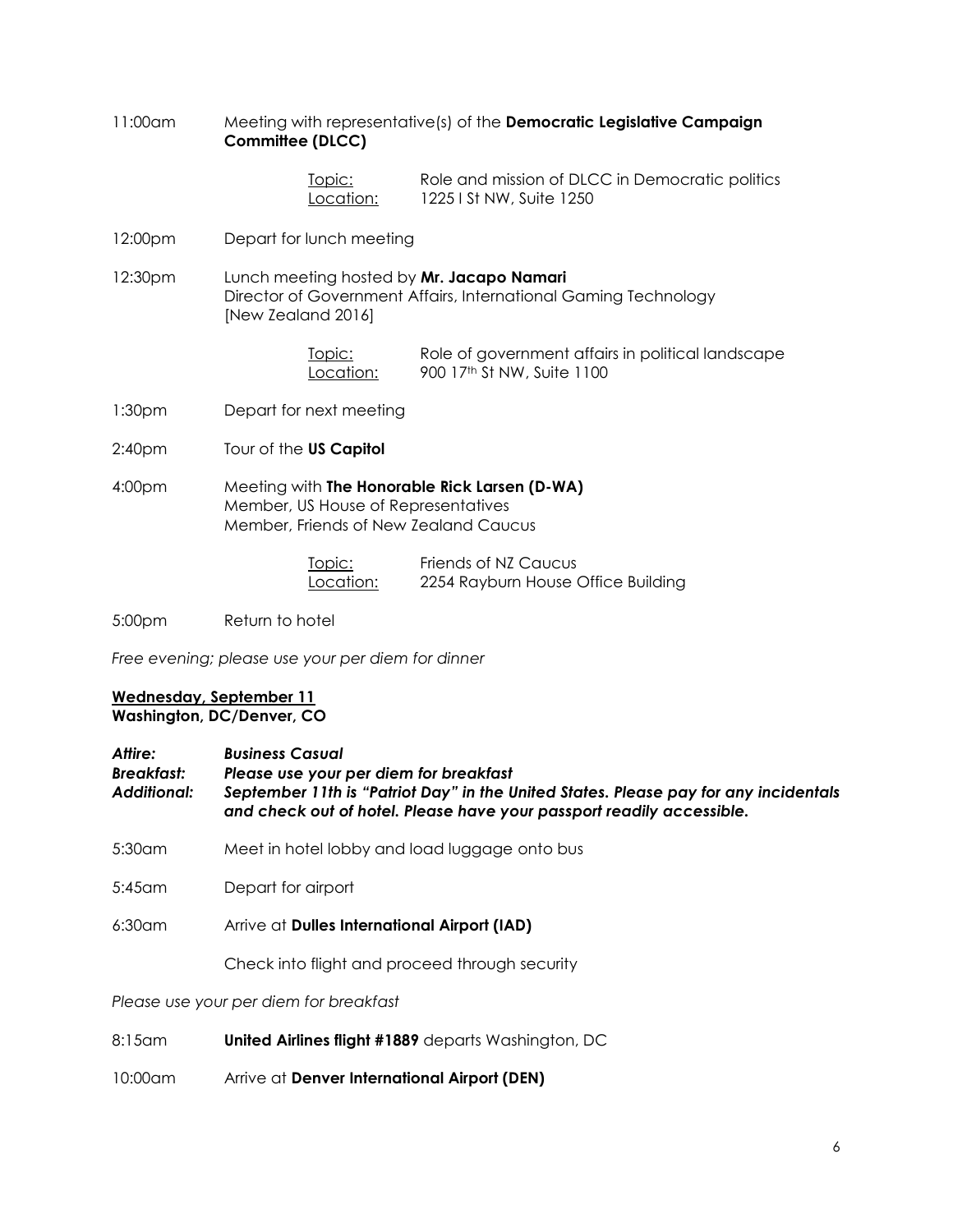| 10:30am            | Collect luggage and depart for lunch                                                                                                        |
|--------------------|---------------------------------------------------------------------------------------------------------------------------------------------|
| 12:00pm            | Lunch at Illegal Pete's                                                                                                                     |
|                    | Location:<br>2001 E Colfax Ave<br>Denver, CO 80206                                                                                          |
| 1:00 <sub>pm</sub> | Depart for next meeting                                                                                                                     |
| 1:30 <sub>pm</sub> | Meeting with The Honorable Faith Winter<br>Member, Colorado State Senate<br>[US to Turkey 2013]                                             |
|                    | Women in politics<br>Topic:<br>Location:<br>Pending                                                                                         |
| 2:30 <sub>pm</sub> | Depart for hotel                                                                                                                            |
| 3:00pm             | Check into hotel                                                                                                                            |
|                    | The Westin Denver Downtown<br>1672 Lawrence Street<br>Denver, CO, 80202<br>Tel: (303) 572-9100                                              |
| 4:00pm             | Meet in hotel lobby                                                                                                                         |
| 4:30pm             | Depart for dinner and reception                                                                                                             |
| 5:00pm             | Attend the Colorado Remembers 9/11 dinner and reception                                                                                     |
|                    | In attendance:<br><b>Gen. Stanley McChrystal</b><br>4 Star US General                                                                       |
|                    | The Honorable Ed Royce<br>Former Member, US House of Representatives [D-CA]<br>[US to Germany 1984]                                         |
|                    | <b>Ambassador Christopher Hill</b><br>Former US Ambassador to Iraq                                                                          |
|                    | Mr. Tom Sanderson<br>Co-Founder and Director, Transnational Threats Project at the Center for Strategic<br>and International Studies (CSIS) |
| 9:00pm             | Return to hotel                                                                                                                             |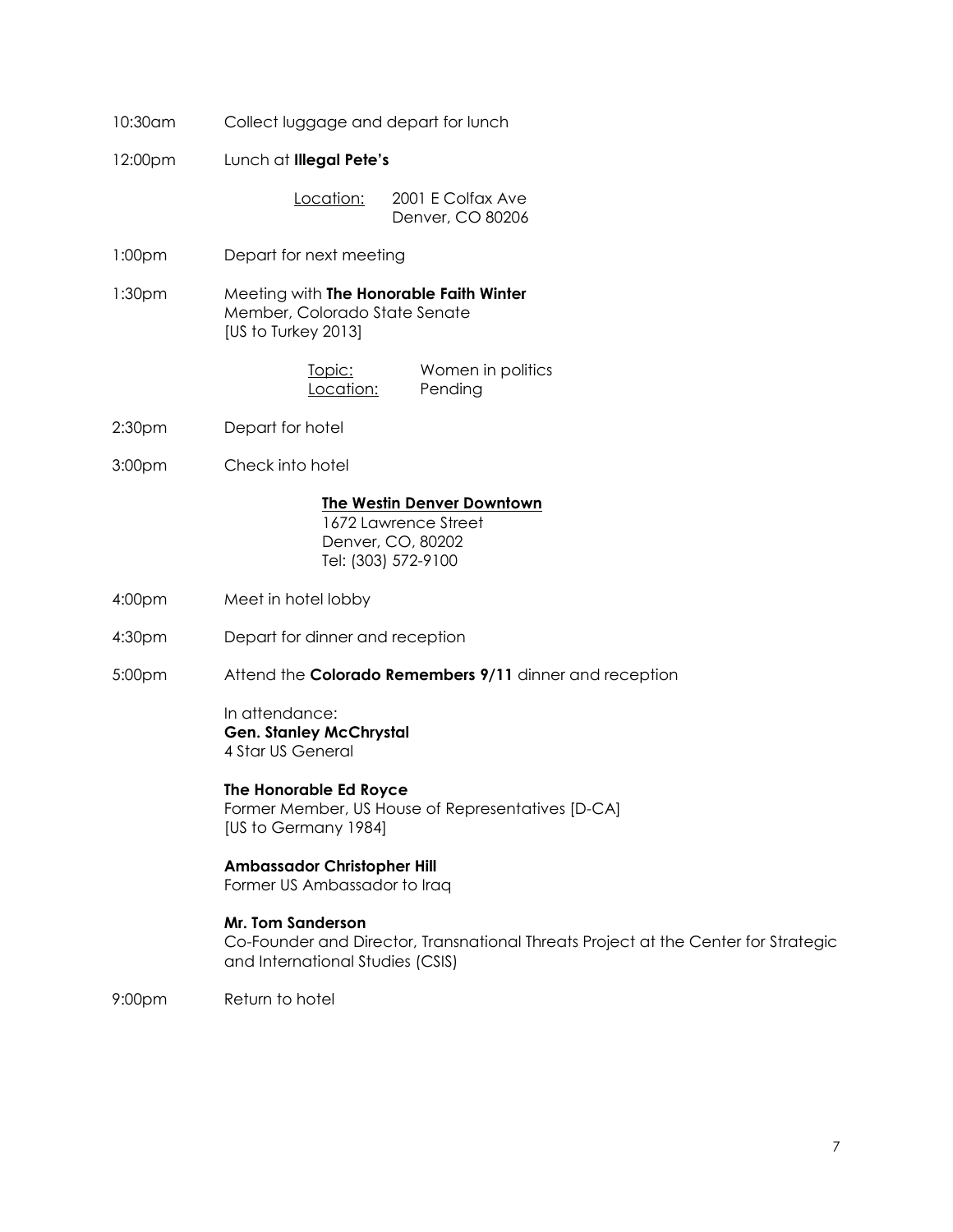### **Thursday, September 12 Denver, CO**

| Attire:<br><b>Breakfast:</b> | <b>Business</b>     | Available in the hotel restaurant |                                                                                                                                                                     |
|------------------------------|---------------------|-----------------------------------|---------------------------------------------------------------------------------------------------------------------------------------------------------------------|
| $9:00$ am                    | Meet in hotel lobby |                                   |                                                                                                                                                                     |
| $9:30$ am                    |                     | Depart for first meeting          |                                                                                                                                                                     |
| 10:00am                      |                     | Governor, The State of Colorado   | Meeting with The Honorable Jared Polis                                                                                                                              |
|                              |                     | Topic:<br>Location:               | State governorships in America<br>200 E Colfax Ave, Denver, CO 80203                                                                                                |
| 10:30am                      |                     | Depart for next meeting           |                                                                                                                                                                     |
| 11:30am                      |                     |                                   | Working lunch with Ms. Heather Howerton<br>Programs and Marketing Manager, Colorado Women's Chamber of Commerce<br>[Professional Fellows exchange to Cambodia 2019] |
|                              |                     | <u>Topic:</u><br>Location:        | Chamber of Commerce work in Colorado<br>523 E 17th Ave, Denver, CO 80203                                                                                            |
| 12:30pm                      |                     | Depart for next meeting           |                                                                                                                                                                     |
| 1:00 <sub>pm</sub>           |                     |                                   | Meeting with Ms. Annie Oatman-Gardner<br>Regional Director, Office of Senator Michael Bennet (D-CO)                                                                 |
|                              |                     | <u>Topic:</u><br>Location:        | Constituent affairs in the state office of a US Senator<br>1244 Speer Blvd., Denver, CO 80204                                                                       |
| 2:00pm                       |                     | Depart for next meeting           |                                                                                                                                                                     |
| 3:00pm                       |                     |                                   | Meeting with representative(s) of the <b>Colorado Department of Parks and Wildlife</b>                                                                              |
|                              |                     | Topic:                            | Parks and wildlife Issues                                                                                                                                           |
| 4:00pm                       | Return to hotel     |                                   |                                                                                                                                                                     |
| Free afternoon               |                     |                                   |                                                                                                                                                                     |
| 5:00pm                       | Meet in hotel lobby |                                   |                                                                                                                                                                     |
| 5:30pm                       |                     | Depart for reception              |                                                                                                                                                                     |
| 6:00pm                       |                     |                                   | Reception with the New Zealand Expat Community in Denver                                                                                                            |
|                              | In attendance:      |                                   | Representative(s) of the New Zealand Consulate General - Los Angeles                                                                                                |
|                              |                     | <u>Location:</u>                  | 1615 Platte St floor 4, Denver, CO 80202                                                                                                                            |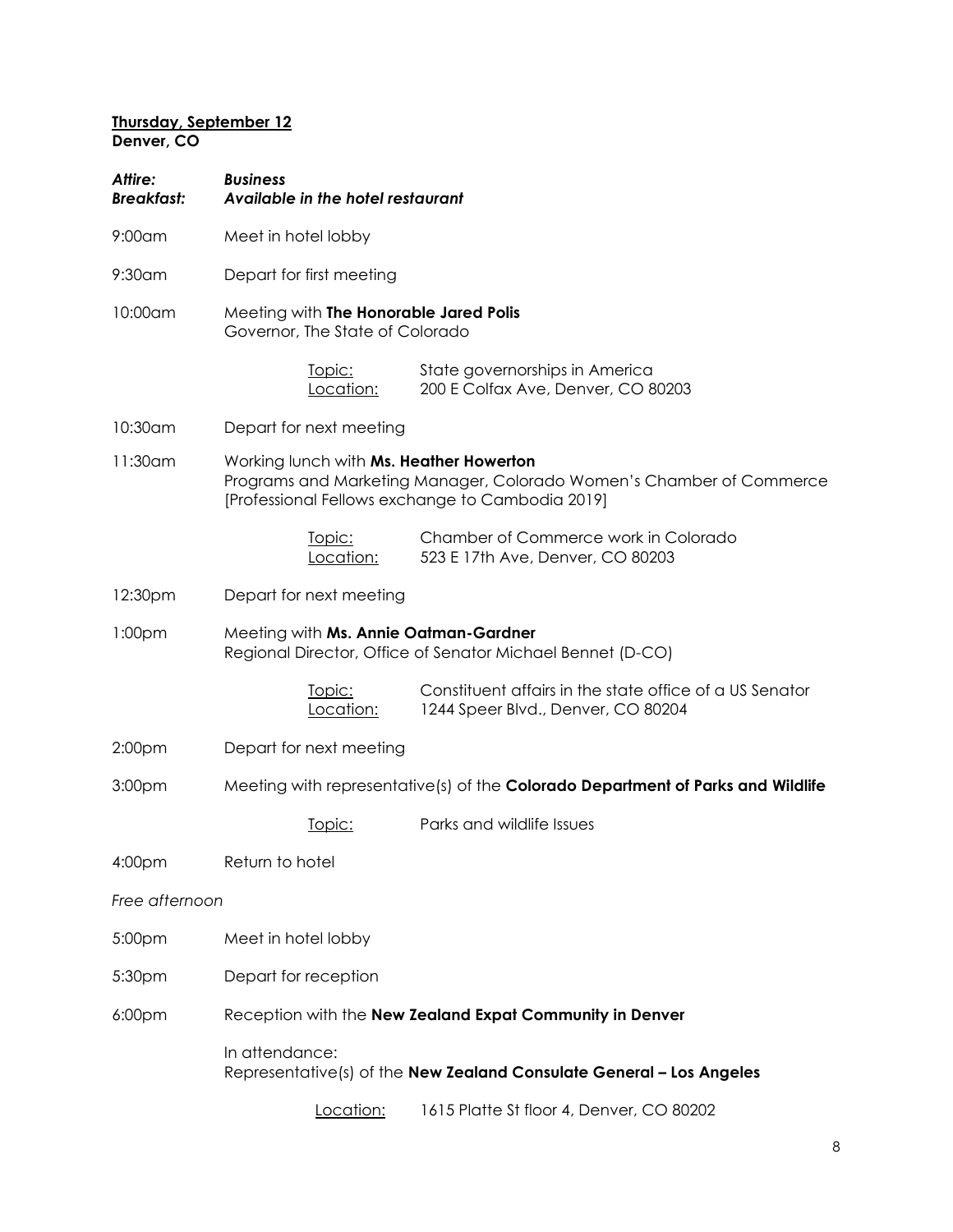*Free evening; please use your per diem for dinner*

7:30pm Return to hotel

### **Friday, September 13 Denver, CO/ Colorado Springs, CO**

| Attire:<br><b>Breakfast:</b><br><b>Additional:</b> | <b>Business</b><br>Available in the hotel restaurant                                      | Please pay for any incidentals and check out of hotel                                  |
|----------------------------------------------------|-------------------------------------------------------------------------------------------|----------------------------------------------------------------------------------------|
| 8:30am                                             | Check-out from hotel                                                                      |                                                                                        |
| $9:00$ am                                          | Depart for first meeting                                                                  |                                                                                        |
| $9:30$ am                                          | Meeting with The Honorable Phil Weiser<br>Attorney General, The State of Colorado         |                                                                                        |
|                                                    | Topic:<br>Location:                                                                       | Justice system in Colorado<br>1300 Broadway, 10th Fl, Denver CO 80203                  |
| 10:00am                                            | Depart for Colorado Springs, CO                                                           |                                                                                        |
| 11:30am                                            | Lunch meeting with The Honorable William Bain<br>Judge, 4th Judicial District of Colorado |                                                                                        |
|                                                    | Topic:<br>Location:                                                                       | Judicial system in Colorado<br>El Paso County Judicial Building, 270 S Tejon St, 80903 |
| 1:00 <sub>pm</sub>                                 | Depart for next meeting                                                                   |                                                                                        |
| 1:30 <sub>pm</sub>                                 | Meeting with The Honorable Richard Skorman<br>President, Colorado Springs City Council    |                                                                                        |
|                                                    | Topic:<br>Location:                                                                       | City council work<br>City Hall, 107 N Nevada Ave, 80903                                |
| 2:30 <sub>pm</sub>                                 | Depart for hotel                                                                          |                                                                                        |
| 3:00pm                                             | Check into hotel                                                                          |                                                                                        |
|                                                    | 125 N Cascade Ave<br>Tel: (719) 632-1000                                                  | Hilton Garden Inn Colorado Springs Downtown<br>Colorado Springs, CO 80903              |

*Free afternoon to explore Colorado Springs*

6:00pm Dinner at **Springs Orleans**

Location: 123 E Pikes Peak Ave, 80903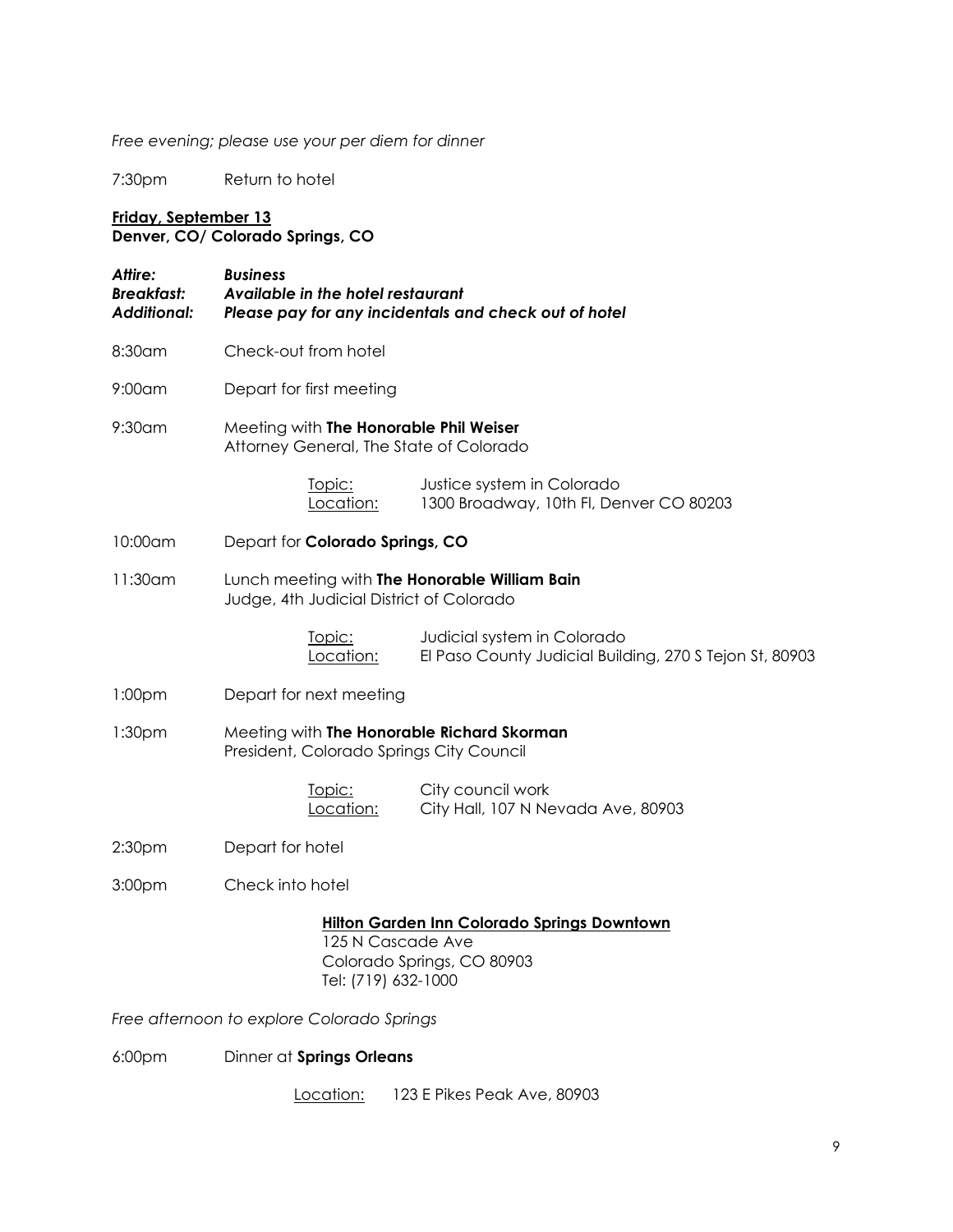### **Saturday, September 14 Colorado Springs, CO**

| Attire:<br><b>Breakfast:</b> | <b>Business casual</b><br>Available in the hotel restaurant                |                                    |  |  |
|------------------------------|----------------------------------------------------------------------------|------------------------------------|--|--|
| 8:00am                       | Meet in hotel lobby                                                        |                                    |  |  |
| 8:30am                       | Depart for first meeting                                                   |                                    |  |  |
| $9:00$ am                    | Meeting with The Honorable John Suthers<br>Mayor, City of Colorado Springs |                                    |  |  |
|                              | Local government<br>Topic:<br>Location:                                    | Bailey Boardroom 1 Lake Ave, 80906 |  |  |
| $11:15$ am                   | Meeting with Ms. Debbie Howell<br>Member, Native American tribe            |                                    |  |  |
|                              | Native American issues<br>Topic:<br>Location:                              | Bailey Boardroom 1 Lake Ave, 80906 |  |  |
| 12:15pm                      | Depart for lunch                                                           |                                    |  |  |
| 12:30pm                      | Lunch at Bambino's Urban Pizzeria                                          |                                    |  |  |
|                              | Location:<br>36 E Bijou St, 80903                                          |                                    |  |  |
| 2:30 <sub>pm</sub>           | Depart for next meeting                                                    |                                    |  |  |
| 3:00pm                       | Tour of U.S. Olympic & Paralympic Training Center                          |                                    |  |  |
| 4:30pm                       | Return to hotel                                                            |                                    |  |  |
| 5:00pm                       | Meet in hotel lobby                                                        |                                    |  |  |
| 5:30pm                       | Depart for dinner                                                          |                                    |  |  |
| 6:00pm                       | Dinner at The Warehouse                                                    |                                    |  |  |
|                              | Location:                                                                  | 25 West Cimarron Street, 80903     |  |  |
| 7:00pm                       | Return to hotel                                                            |                                    |  |  |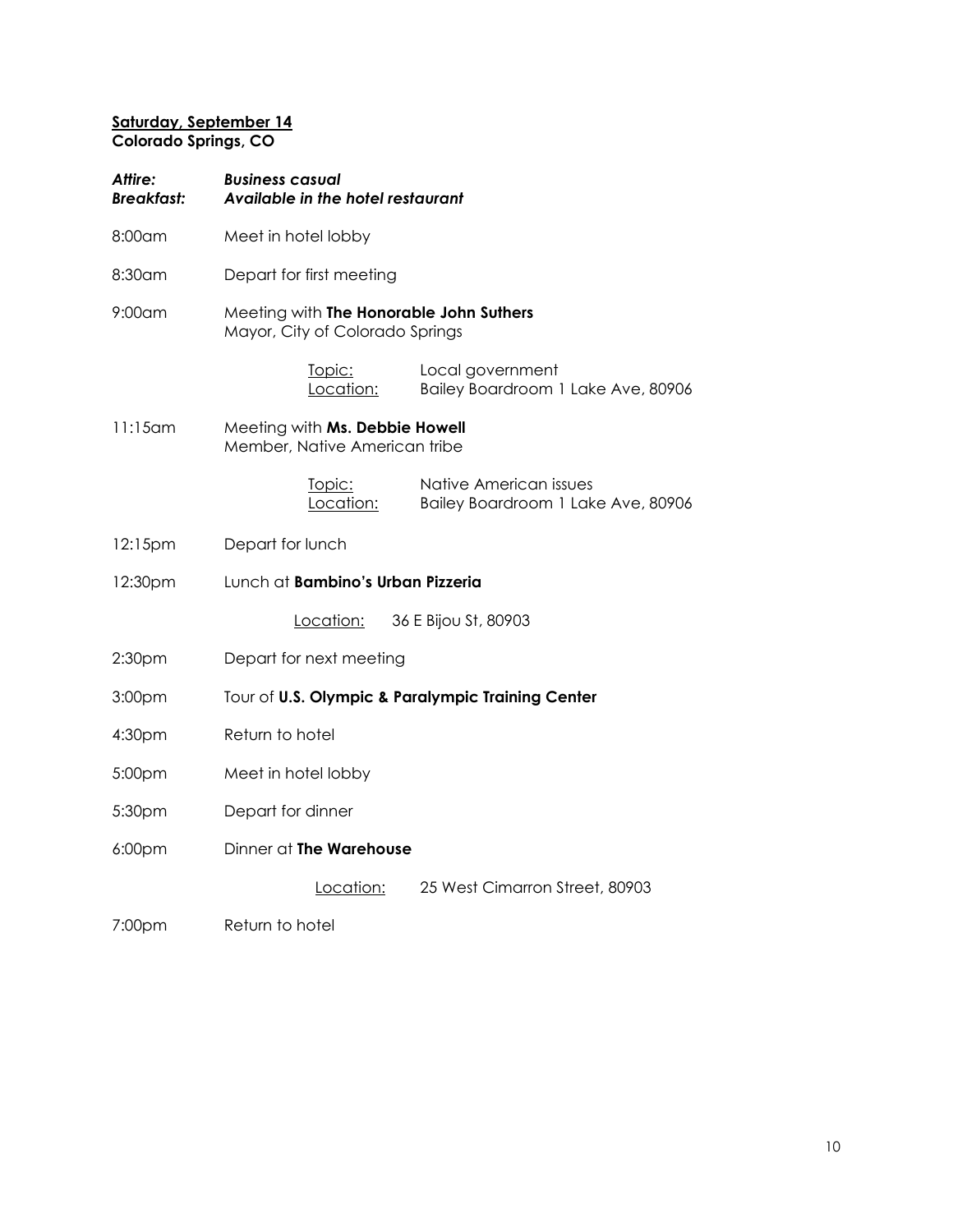### **Sunday, September 15 Colorado Springs/ Denver, CO**

| Attire:<br><b>Breakfast:</b><br><b>Additional:</b> | Casual<br>Available in the hotel restaurant<br>Please pay for any incidentals and check out of hotel. Please have your passport<br>readily accessible |
|----------------------------------------------------|-------------------------------------------------------------------------------------------------------------------------------------------------------|
| $9:00$ am                                          | Check-out of hotel                                                                                                                                    |
| $9:30$ am                                          | Depart for first activity                                                                                                                             |
| 10:00am                                            | Visit to Garden of the Gods                                                                                                                           |
| 11:00am                                            | Depart for next activity                                                                                                                              |
| $11:30$ am                                         | Explore Manitou Springs, CO                                                                                                                           |
| 12:30pm                                            | Depart for lunch                                                                                                                                      |
| 1:00 <sub>pm</sub>                                 | Lunch at Till Kitchen                                                                                                                                 |
|                                                    | Location:<br>9633 Prominent Point, Colorado Springs, CO 80924                                                                                         |
| 2:30 <sub>pm</sub>                                 | Depart for airport                                                                                                                                    |
| 3:45 <sub>pm</sub>                                 | Arrive at Denver International Airport (DEN)                                                                                                          |
|                                                    |                                                                                                                                                       |

*Please refer to your flight itineraries for the remaining flight dates and times*

*\*\*End of Program\*\**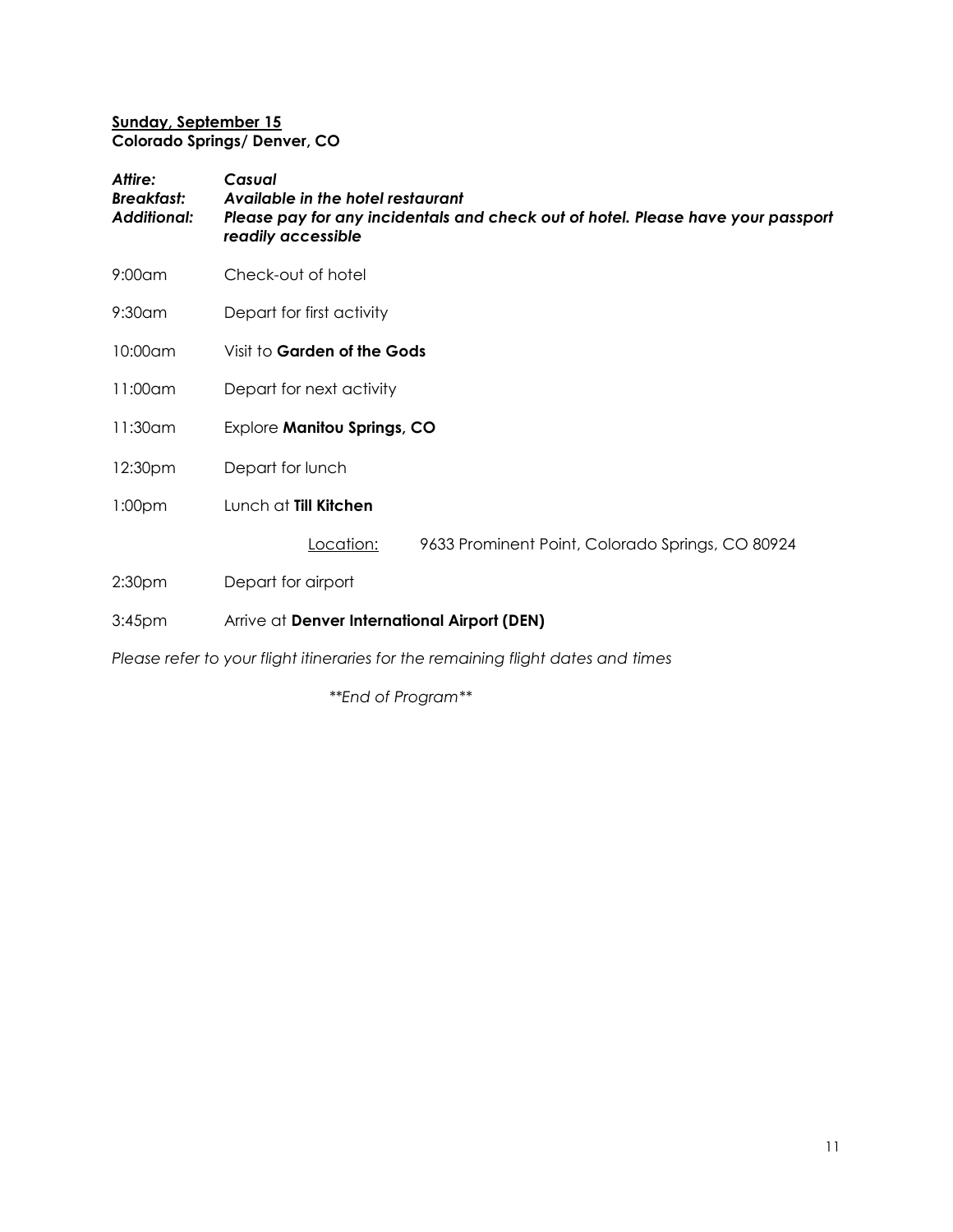# <span id="page-11-0"></span>**Schedule Notes**

### **Sunday, September 8**

**Jefferson Memorial** is a presidential memorial dedicated to Thomas Jefferson, a Founding Father and the third President of the United States (1801-1809). One of the most prolific Founding Fathers, Jefferson is best known as the principal author of the Declaration of Independence. The Memorial not only memorializes the man himself, but also pays homage to his contributions to the Declaration of Independence and Constitution. Inside the memorial are five Jefferson quotes that best represent these principles and a 19 ft. tall bronze statue of Jefferson looking out toward the White House. The memorial was dedicated in 1943.

**The Lincoln Memorial** is a national monument built to honor Abraham Lincoln, the 16th President of the United States (1860-1865). In 1861, the US was sharply divided on the issue of slavery and the rights of individual states to enforce that practice. The Northern and Southern states worked to formulate a compromise and when none could be reached, the South seceded and plunged the US into the Civil War. President Lincoln not only saved the Union, preserving the government and the national boundaries, but also emancipated all Southern slaves in 1863. In both his life and death, Lincoln has been an inspiration for many and is considered one of the greatest Presidents in American history. He was assassinated in 1865, a month before the Civil War ended.

**The World War II Memorial** honors the 16 million who served in the armed forces of the U.S., the more than 400,000 who died, and all who supported the war effort from home. Symbolic of the defining event of the 20th Century, the memorial is a monument to the spirit, sacrifice, and commitment of the American people. The Second World War is the only 20th Century event commemorated on the National Mall's central axis. The memorial opened to the public on April 29, 2004 and was dedicated one month later May 29.

**The Franklin Delano Roosevelt Memorial** honors the four-term president. The memorial is divided into four outdoor "rooms", which mirror his terms, and they hold statues and murals that represent issues from the Great Depression to World War II.

**The Korean War Memorial** commemorates the 5.8 million Americans in the US armed services who died during the Korean War from 1950-1953. The memorial was dedicated on July 27, 1995.

**The Martin Luther King, Jr. Memorial** was dedicated in 2011 in honor of the Reverend Martin Luther King, Jr. who is considered one of the great leaders of the African-American Civil Rights Movement. He preached the use of non-violent protests to propel the Civil Rights Movement forward, and thousands of African-Americans and whites participated in sit-ins, boycotts and marches throughout the 1950s-1960s. He was also a renowned writer and orator who delivered his famous "I Have a Dream" speech on the steps of the Lincoln Memorial during the March on Washington in 1963 and was the youngest person to receive the Nobel Peace Prize in 1964. He was assassinated on a hotel balcony in Memphis, Tennessee in 1968 at the age of 39.

**Arlington National Cemetery** serves as a cemetery and a memorial to Americans of national importance, including presidents, Supreme Court justices and countless military heroes. The cemetery was established during the Civil War as a final resting place for Union soldiers on approximately 200 acres of Mary Custis Lee's 1,100 acre Arlington estate. The property was expanded over the years to encompass more than 624 acres of burial grounds of more than 400,000 American servicemen. Each year, more than four million people visit Arlington, attending graveside services and special ceremonies to pay tribute to veterans and historical figures.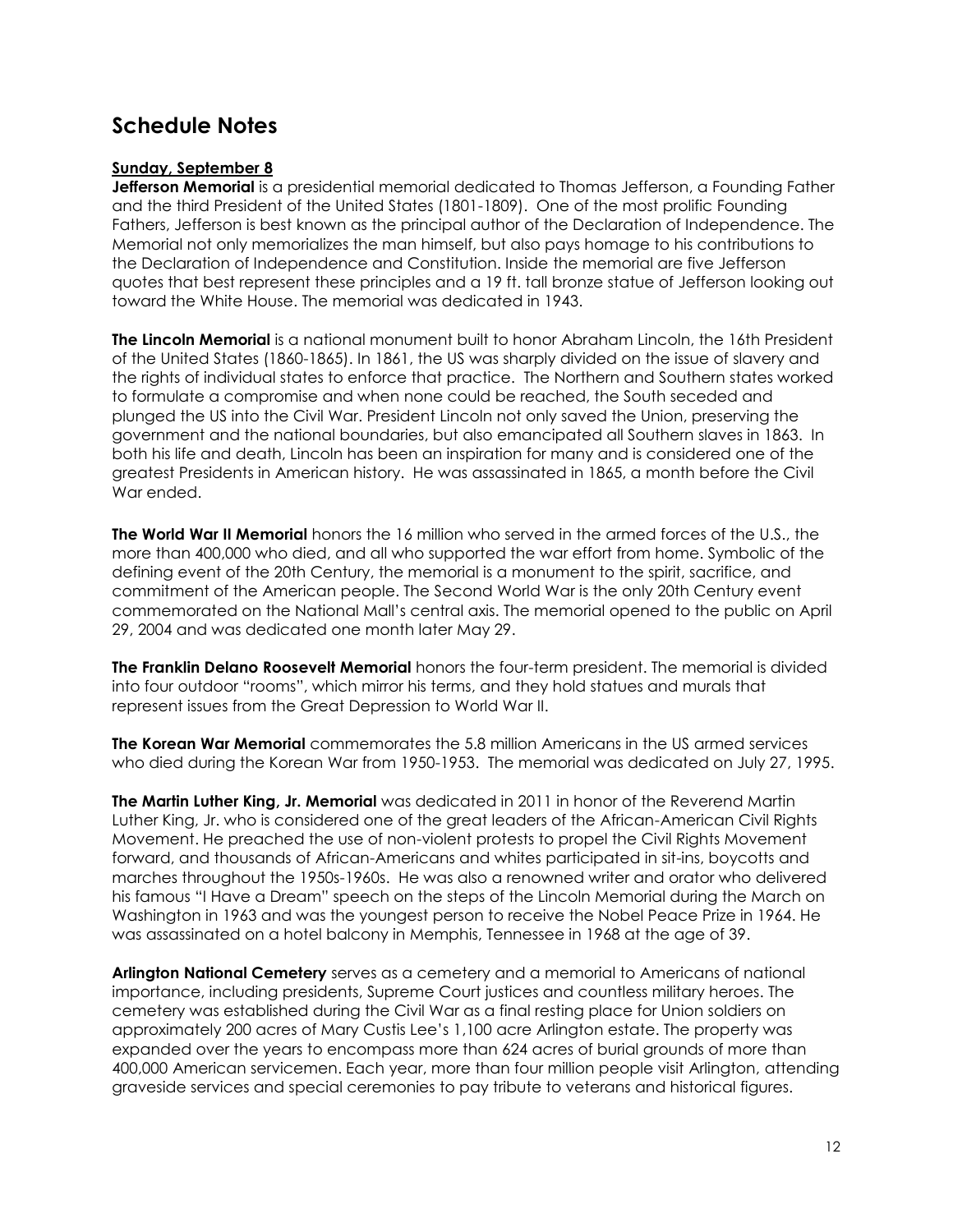The **Smithsonian Institution** was established with funds from James Smithson, a British scientist who left his estate to the United States "*to found in Washington, under the name of the Smithsonian Institution, an establishment for the increase and diffusion of knowledge among men."* An Act of Congress, signed by President James Polk in 1846, established the Smithsonian as a trust to be administered by a Board of Regents and a Secretary, and since its founding, the Smithsonian has become the world's largest museum and research complex, with 19 museums, the National Zoo, and nine research facilities.

**District Wharf** is a mile-long stretch along the Potomac River with restaurants, retailers, residences, and businesses—all complemented by monumental views and a vibrant culture.

### **Monday, September 9**

**Libby Rosenbaum** serves as the Chief Executive Officer overseeing ACYPL's fundraising, communications, grants management, new business development, and strategic planning. Libby previously served as the Vice President of Programs and Communications. Prior to this, Libby served as the Education Partnerships Manager at the British Council where she promoted and established US-UK university research collaborations and planned international summits devoted to higher education best practice. She also served as the Major Gifts Officer at the Center for American Progress, a progressive think tank, and as a fundraiser on the US Senate campaigns of Ken Salazar and Joe Hoeffel. Libby graduated from the University of Michigan with a degree in political science and received an MSc in politics and government of the European Union from the London School of Economics.

**The US Department of State** is the federal executive department responsible for the international relations of the United States, equivalent to the foreign ministries of other countries. The Department was created in 1789 and was the first executive department established. The Department operates the diplomatic missions of the United States abroad and is responsible for implementing the foreign policy and diplomacy efforts of the United States. The Department is led by Secretary Mike Pompeo who was nominated by President Trump and confirmed by the US Senate in April 2018.

**Sonia Urbom** is the Division Chief in the State Department's Bureau of Educational and Cultural Affairs (ECA) in the Office of Citizen Exchanges, Professional Fellows Division.

**David Atkinson** is the Regional Security Policy Director for the US Department of State's Bureau of East Asian and Pacific Affairs.

**Sarah Beran** is the Economic Policy Director for the US Department of State's Bureau of East Asian and Pacific Affairs.

**Kristen Soltis-Anderson** is a Partner and Co-Founder at Echelon Insights, a research and analytics firm. She is also an ABC News political contributor, a columnist at *The Washington Examiner*, and the co-host of *The Pollsters*, a bipartisan weekly podcast. Prior to launching Echelon Insights, Kristen was the Vice President of The Winston Group and was a Resident Fellow at the Harvard Institute of Politics. She has been featured in *The New York Times Magazine* and on programs such as *Morning Joe, Fox News Sunday,* and *Real Time with Bill Maher*. Kristen was one of *TIME's "*30 Under 30 Changing the World" and one of *ELLE's* "Most Compelling Women in Washington." She received her bachelor's degree in political science from the University of Florida and her master's degree in government from Johns Hopkins University. Kristen traveled on an ACYPL exchange to New Zealand in 2018.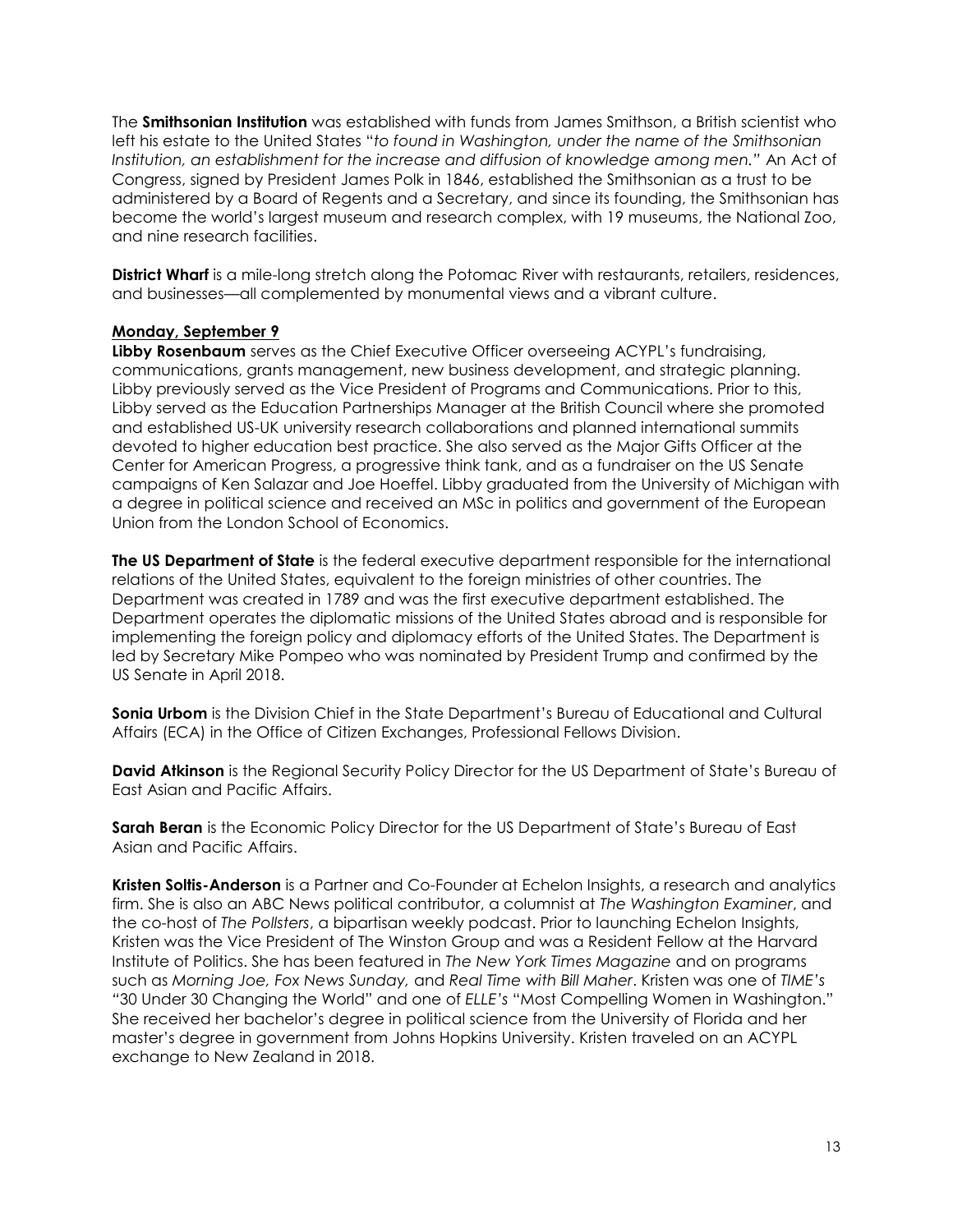**The US Department of the Interior** is a federal executive department that conserves and manages the Nation's natural resources and cultural heritage for the benefit and enjoyment of the American people, provides scientific and other information about natural resources and natural hazards to address societal challenges and create opportunities for the American people, and honors the Nation's trust responsibilities or special commitments to American Indians, Alaska Natives, and affiliated island communities to help them prosper. The Department is led by Secretary David Bernhardt who was nominated by President Trump and confirmed by the US Senate in April 2019.

**Dr. Andrea Travnicek** is the Deputy Assistant Secretary of Land and Minerals Management at the US Department of the Interior. She has over 15 years of research and work experience within the natural resources, communication, and public policy fields. Previously, Andrea served as Natural Resources Senior Policy Advisor to North Dakota Governor Jack Dalrymple. She earned her Ph.D. in natural resources management (NRM)/communication from North Dakota State University. Andrea is an ACYPL alum, traveling on the US to Turkey exchange in 2015.

**Amb. Rosemary Banks** is a New Zealand diplomat and Ambassador-Designate to the United States. She was Ambassador to France and Permanent Representative to the OECD from 2010 to 2014. She was previously New Zealand's Permanent Representative to the United Nations in New York from June 2005 to June 2009. She earlier served as deputy high commissioner to the Solomon Islands (1985–1987), and Australia (1992–1995). Ambassador Banks graduated with a master's degree in Russian from the University of Canterbury and received an master's of science degree from the London School of Economics. She was awarded an honorary doctorate of literature by the University of Canterbury in April 2015.

### **Tuesday, September 10**

**Daniel Lippman** is a reporter covering the White House and Washington for POLITICO. He was previously a co-author of POLITICO's Playbook. Before joining POLITICO, he was a fellow covering environmental news for E&E Publishing and a reporter for The Wall Street Journal in New York. He has also interned for McClatchy Newspapers and Reuters. During a stint freelancing in 2013, he traveled to the Turkish-Syrian border to cover the impact of the Syrian civil war for The Huffington Post and CNN.com. He graduated from The Hotchkiss School in 2008 and from The George Washington University in 2012. Daniel hails from the Berkshires in western Massachusetts and enjoys playing tennis, seeing movies, and trying out new restaurants in his free time.

**The Democratic Legislative Campaign Committee (DLCC)** is the official campaign arm of the Democratic Party working to elect Democrats to state legislative positions. Founded in 1992, the DLCC's mission is to build and maintain winning campaign committees in all 50 states by providing campaign services through a continuing partnership with legislative leaders, professional staff, and supporters. DLCC spending priorities are focused on legislative seats and chambers where they can impact Democratic majority status in the current election cycle.

**Jacopo Namari** serves as the Director of Government Affairs at International Game Technology (IGT) and works to ensure that the circulation of public information is properly prepared and coordinated. He represents the company on all levels including before international, national, and state governmental bodies and he also engages with the diplomatic community. Prior to working for IGT, Jacopo was the program manager for Africa at Guizzetti and Associates. He was also a pre-school teacher and worked at Afrika Tikkun, an NGO that provides education and health services to South African Townships. Jacopo has his bachelor's degree in international relations from the University of Turin in Italy and his master's degree in international relations from the University of Milan. Jacapo is an ACYPL alum, traveling on the US to New Zealand exchange in 2016.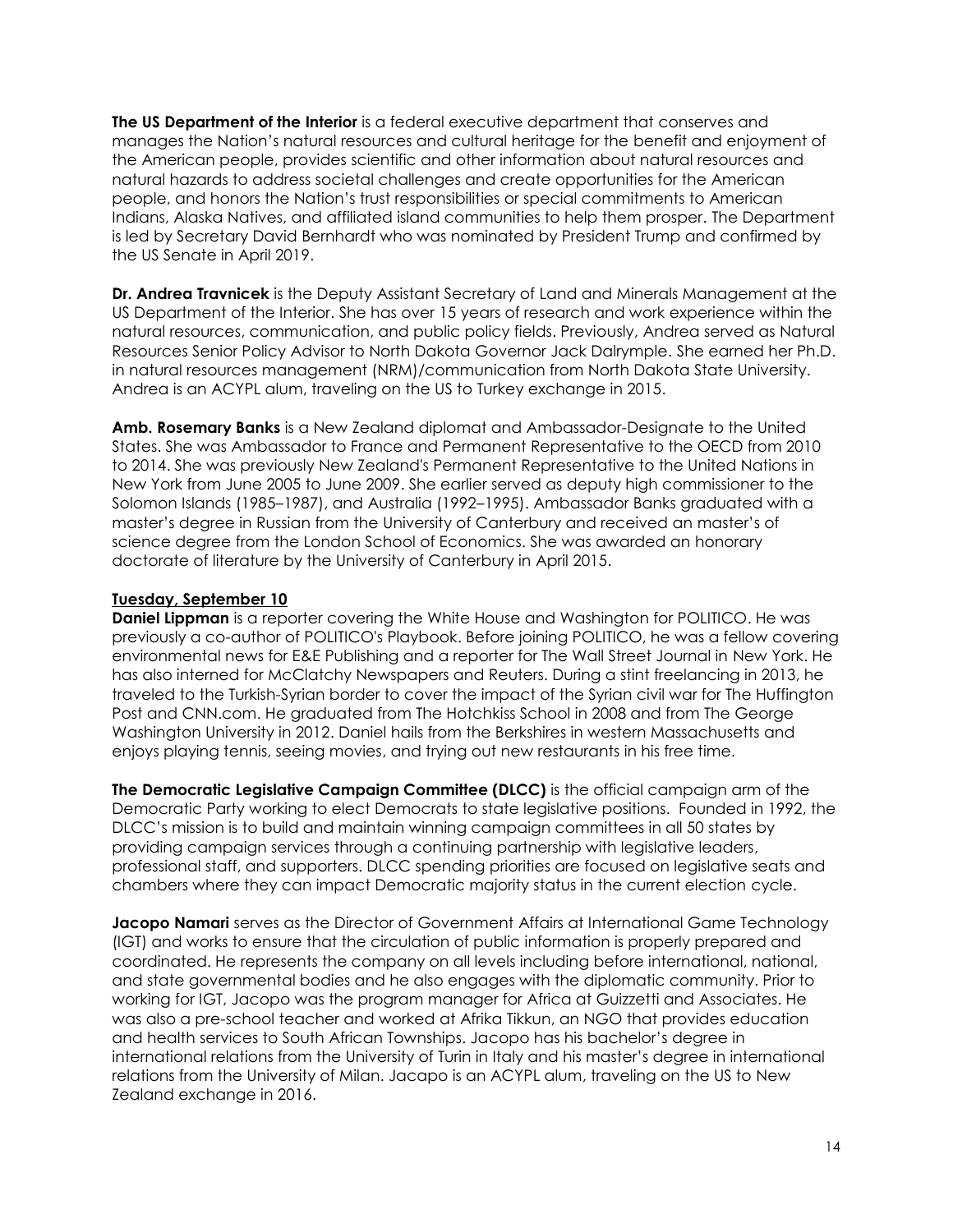**The United States Capitol** is the meeting place of the legislative branch of the United States, the House and the Senate, and houses an important collection of American art and working offices. Construction of the Capitol began in 1793 with a design by William Thornton. Though it is not the geographic center of DC, the Capitol is the origin point by which the quadrants of DC are divided and the city was planned. In 2009, a 580,000 square foot Visitor Center was added to this historic complex. The Visitor Center was the largest project in the Capitol's more than twocentury history and is approximately three quarters the size of the Capitol itself. The entire facility is located underground on the east side of the Capitol so as not to detract from the appearance of the Capitol and its grounds.

**Rep. Rick Larsen** is the United States Representative for Washington's 2nd congressional district and a member of the Democratic Party. He was first elected to the House of Representatives in 2000 and was re-elected in each of the eight subsequent elections, most recently in 2018. Congressman Larsen is a member of the House Armed Services Committee and the House Transportation and Infrastructure Committee. He attended Pacific Lutheran University and the University of Minnesota, earning a master's degree in public affairs. He formerly worked as director of public affairs for the Washington State Dental Association and as a lobbyist for the dental profession.

The **Friends of New Zealand Congressional Caucus** is a bipartisan working group that aims to strengthen and promote closer economic, political, and social links between the U.S. and New Zealand. The caucus is co-chaired by Rep. Kevin P. Brady (R-TX) and Rep. Rick Larsen (D-WA).

#### **Wednesday, September 11**

**Denver** is the largest city and capital of the state of Colorado, as well as the second-most populous county in Colorado. Denver is situated at the base of the Rocky Mountains and was originally founded as a gold mining location in the 19th century. The city of Denver has a population of about 650,000 residents. In 2016, Denver was named the best place to live in the United States by U.S. News & World Report.

**Faith Winter** is a legislator in Colorado. In 2018, she was elected to the Colorado State Senate, representing District 24. Earlier, Faith served in the Colorado House of Representatives as a Democrat from 2014 to 2019, representing Colorado House District 35. Prior to becoming a Colorado Legislator, Faith had the experience of being the National Program Director for EnviroCitizen, National Field Director for The White House Project, Executive Director for Emerge Colorado, and Program Director for Colorado Conservation Voters. She attended the University of the Redlands in Redlands, California, where she majored in environmental management and minored in biology. Faith is an ACYPL alum, traveling on the US to Turkey exchange in 2013.

**Gen. Stanley McChrystal** is a Partner and Founder at the McChrystal Group, an advisory services, management consulting, and leadership development firm. He is a retired United States Army general best known for his command of Joint Special Operations Command in the mid-2000s. He previously served as Director, Joint Staff from August 2008 to June 2009 and as Commander of JSOC from 2003 to 2008, where he was credited with the death of Abu Musab al-Zarqawi, leader of Al-Qaeda in Iraq, but also criticized for his alleged role in the cover-up of the Pat Tillman friendly fire incident.

**Ed Royce** is an American politician who served as a Member of the United States House of Representatives from California from 1993 to 2019. Ed represented California district 39, a district including parts of Los Angeles, Orange, and San Bernardino counties. A member of the Republican Party, Ed served as Chairman of the United States House Committee on Foreign Affairs from 2013 to 2019. He was previously a business owner and corporate tax manager for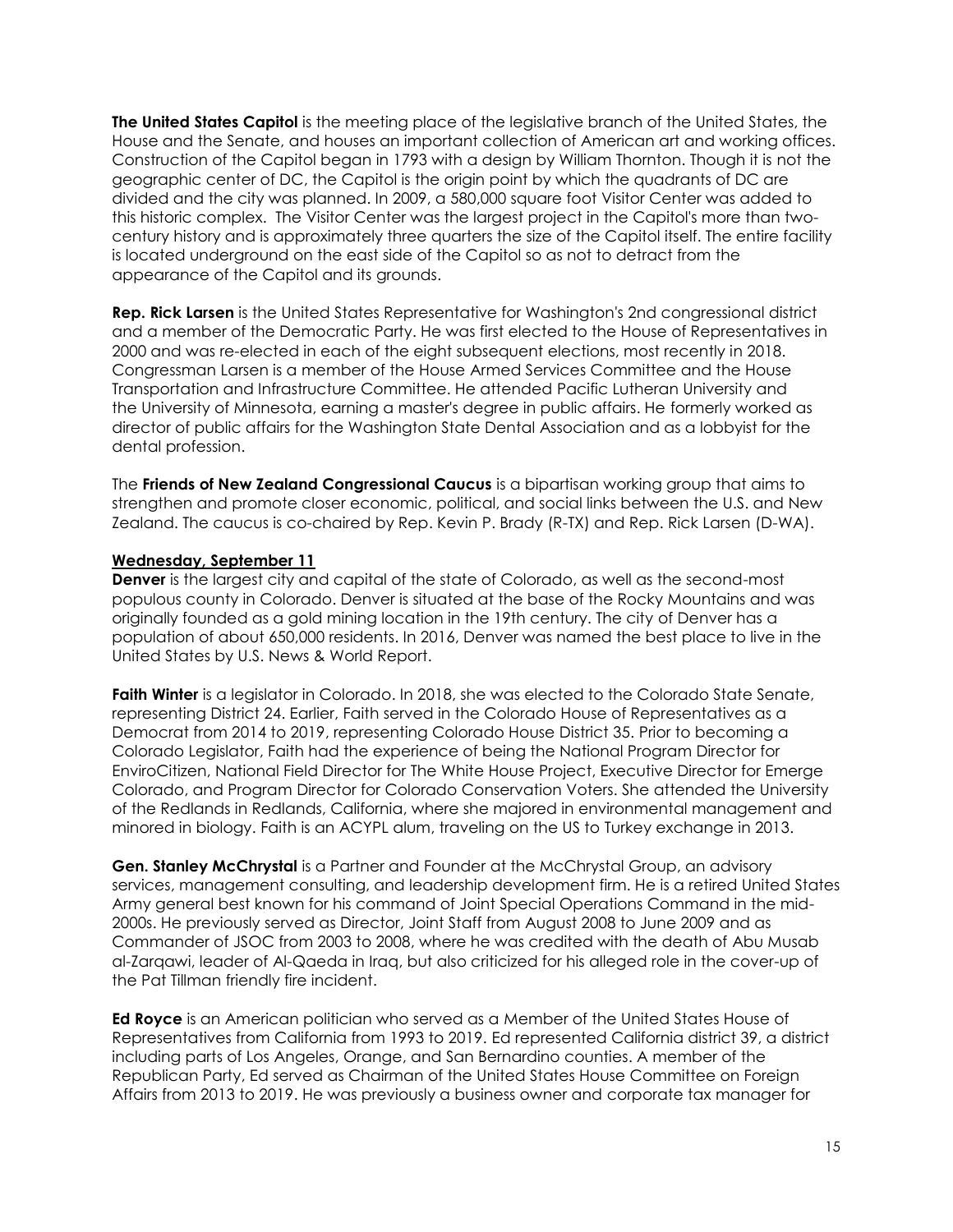a Portland cement company before becoming a California State Senator in 1983, serving in that post until his election to the U.S. House of Representatives. Ed is an ACYPL alum, traveling on the US to Germany exchange in 1984.

**Amb. Christopher Hill** is a former career diplomat, a four-time ambassador, nominated by three presidents, whose last post was as Ambassador to Iraq, April 2009 until August 2010. Prior to Iraq, Hill served as Assistant Secretary of State for East Asian and Pacific Affairs from 2005 until 2009 during which he was also the head of the US delegation to the Six Party Talks on the North Korean nuclear issue. He is currently Chief Global Advisor at the University of Denver Global Engagement.

**Tom Sanderson** co-founded and directed the Transnational Threats Project at the Center for Strategic and International Studies (CSIS) from 2002 to 2018. He investigated terrorism, insurgency and criminal networks across 70 countries, interviewing NGOs, journalists, terrorists, traffickers, refugees, intelligence officials, business leaders and clergy. Tom now guides governments and the private sector in detecting, understanding and navigating a wide range of global risks and opportunities.

### **Thursday, September 12**

**Gov. Jared Polis** is an American politician, entrepreneur and philanthropist serving as the 43rd Governor of Colorado since January 2019. A member of the Democratic Party, he served on the Colorado State Board of Education from 2001 to 2007 and was the U.S. Representative for Colorado's 2nd congressional district from 2009 to 2019. Governor Polis was elected governor of Colorado in 2018, defeating Republican nominee Walker Stapleton.

**Heather Howerton** is the Programs and Marketing Manager at Colorado Women's Chamber of Commerce. Previously, she worked as a Marketing Specialist and Administrator at Greystone Technology in the Denver area. She graduated from Northern Arizona University in 2009 with a bachelor's degree in public relations and advertising. She traveled on an ACYPL Professional Fellows Program exchange to Cambodia in 2019.

**Annie Oatman-Gardner** is the State Director of Constituent Affairs for Current Democratic Presidential Candidate and US Senator Michael Bennet. She has previously served as the campaign director for two of current City Council President of Colorado Springs Richard Skorman's runs for City Council. She graduated from Colorado College with a bachelor of arts degree.

**Colorado Department of Parks and Wildlife** is a state executive department which manages wildlife, maintains the state parks system, provides outdoor recreation opportunities, and balances conservation with recreational needs in Colorado. The department is led by Director Dan Prenzlow who was appointed by Gov. Jared Polis in 2019.

#### **Friday, September 13**

**Phil Weiser** is an American lawyer who serves as the 39th Colorado Attorney General, since 2019. He is the Hatfield Professor of Law and Telecommunications, Executive Director and Founder of the Silicon Flatirons Center for Law, Technology, and Entrepreneurship, and Dean Emeritus at the University of Colorado Law School. He previously served in the Obama and Clinton Administrations in the White House and Justice Department. A member of the Democratic Party, he was elected Attorney General for the State of Colorado in the 2018 election, defeating Republican George Brauchler on November 6, 2018.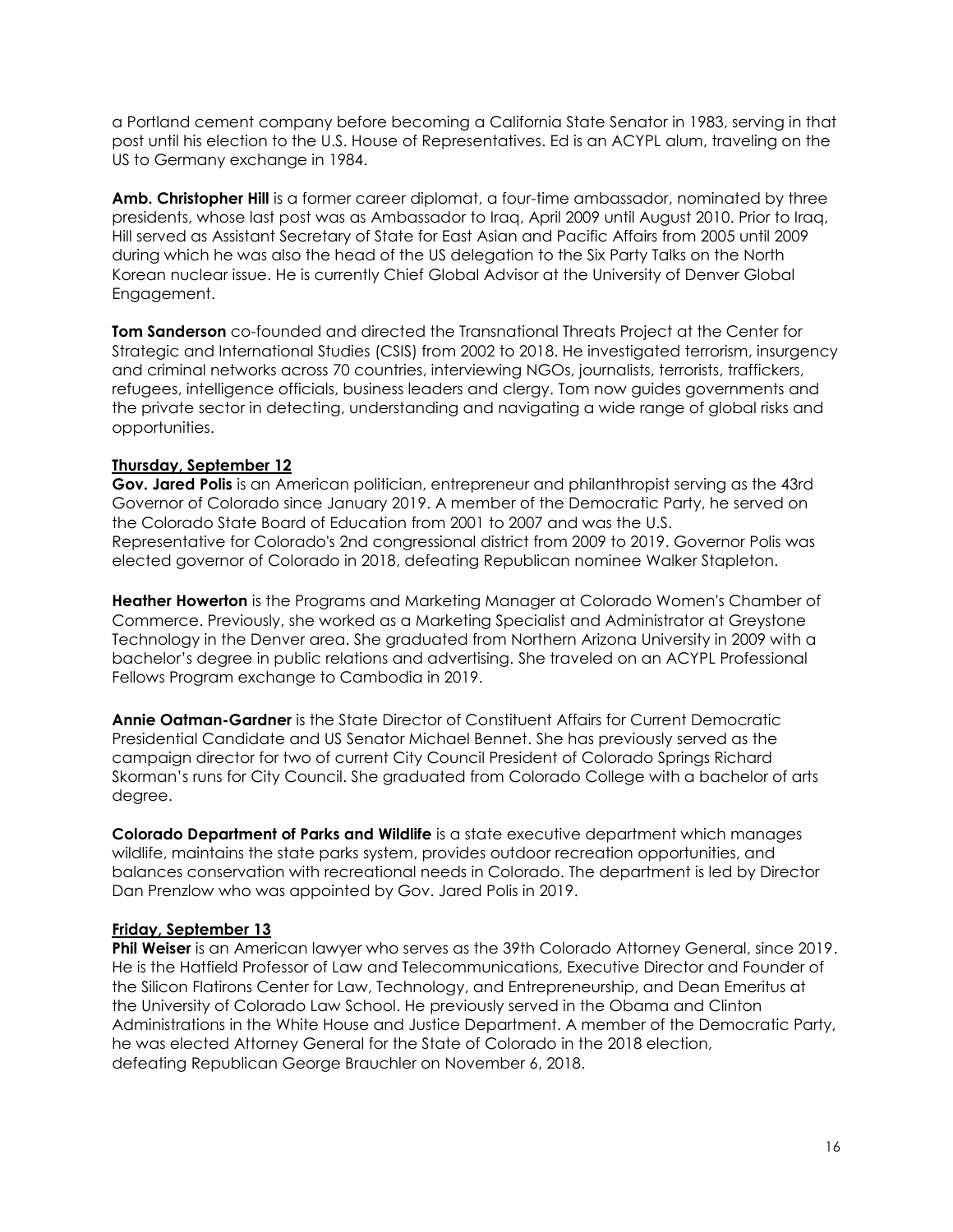**William Bain** has lived in Colorado Springs since 1997. A fifth generation native of Colorado, Judge Bain graduated from Middlebury College in 1990 and from Cornell Law School in 1996. Prior to Governor Bill Ritter appointing him to the bench in 2010, Judge Bain worked in private practice with Welborn Sullivan Meck & Tooley in Denver, served as a Fourth Judicial District deputy district attorney, and was a civil litigator for the City of Colorado Springs for three years. He has served on the boards of Court Care, Safe Passage, the El Paso County Bar Foundation, and has been the president of the Ben S. Wendelken American Inn of Court. He currently presides over both a criminal and domestic docket.

The city of **Colorado Springs** was originally founded as a miners' supply camp in the 1850s. It is now the most populous city in El Paso County and the second most populous city in Colorado. Colorado Springs is situated near the base of Pikes Peak and is also home to the United States Air Force Academy and the US Olympic Committee.

**Richard Skorman** is the City Council President of Colorado Springs and the owner of multiple business across the Colorado Springs metro area, including Poor Richard's Restaurant, Little Richard's Toystore, Rico's Cafe and Wine Bar, and Poor Richard's Books and Gifts in Downtown Colorado Springs. Richard was first elected to public office in 1999 as a city council member. To follow, Richard was Vice Mayor from 2003-2005 as well as a member of the Colorado Springs Park Board and Pikes Peak Regional Director for US Senator Ken Salazar. Independent of public office, Richard was also the Founder and Program Director of the US Environmental Film Festivals in 1990 and 1991, the Conservation Finance Director for the Colorado Trust for Public Land, the Executive Director of the Colorado Environmental Coalition, a Founder and Board Chair of Citizens Project, Co-Director of the Trails, Open Space and Park Initiatives in 1995, 1997, and 2003 and Fundraising Chair for the Stratton Open Space Land Campaign.

### **Saturday, September 14**

**John Suthers** is the current Mayor of Colorado Springs, CO and a member of the Republican Party. His first term began in May of 2015 and he was re-elected for his second term in April of 2019. Before serving as Mayor, John served as the Attorney General of Colorado from 2005 to 2015. He graduated from the University of Colorado School of Law in 1977 and graduated from the University of Notre Dame, from which he graduated magna cum laude with a degree in government.

**The US Olympic & Paralympic Training Center** in Colorado Springs is the flagship training center for the US Olympic Committee and the Olympic Training Center programs. USA Swimming and USA Shooting have their national headquarters on complex. More than 15 other member organizations, as well as two international sports federations and the USOC headquarters are also located in Colorado Springs, Colorado.

### **Sunday, September 15**

The **Garden of the Gods** is a registered National Natural Landmark designated in 1971. Featuring ancient sedimentary structures, the park is filled with large rocks of limestone that have been tilted vertically by the uplift of the Rocky Mountains and the Pikes Peak massif. Two million years ago The Pleistocene Ice Age resulted in erosion and glaciation of the rock, creating the present rock formations. The Garden of the Gods Park is popular for hiking, technical rock climbing, road and mountain biking and horseback riding. It attracts more than two million visitors a year, making it the city's most visited park. There are more than 15 miles of trails with a 1.5-mile trail running through the heart of the park.

**Manitou Springs** is a resort city in Colorado just outside of Colorado Springs. It is known for its mineral springs and mountain landscapes, dominated by soaring Pikes Peak. This city was founded in 1872 by General William Jackson Palmer and Dr. William Abraham Bell. Manitou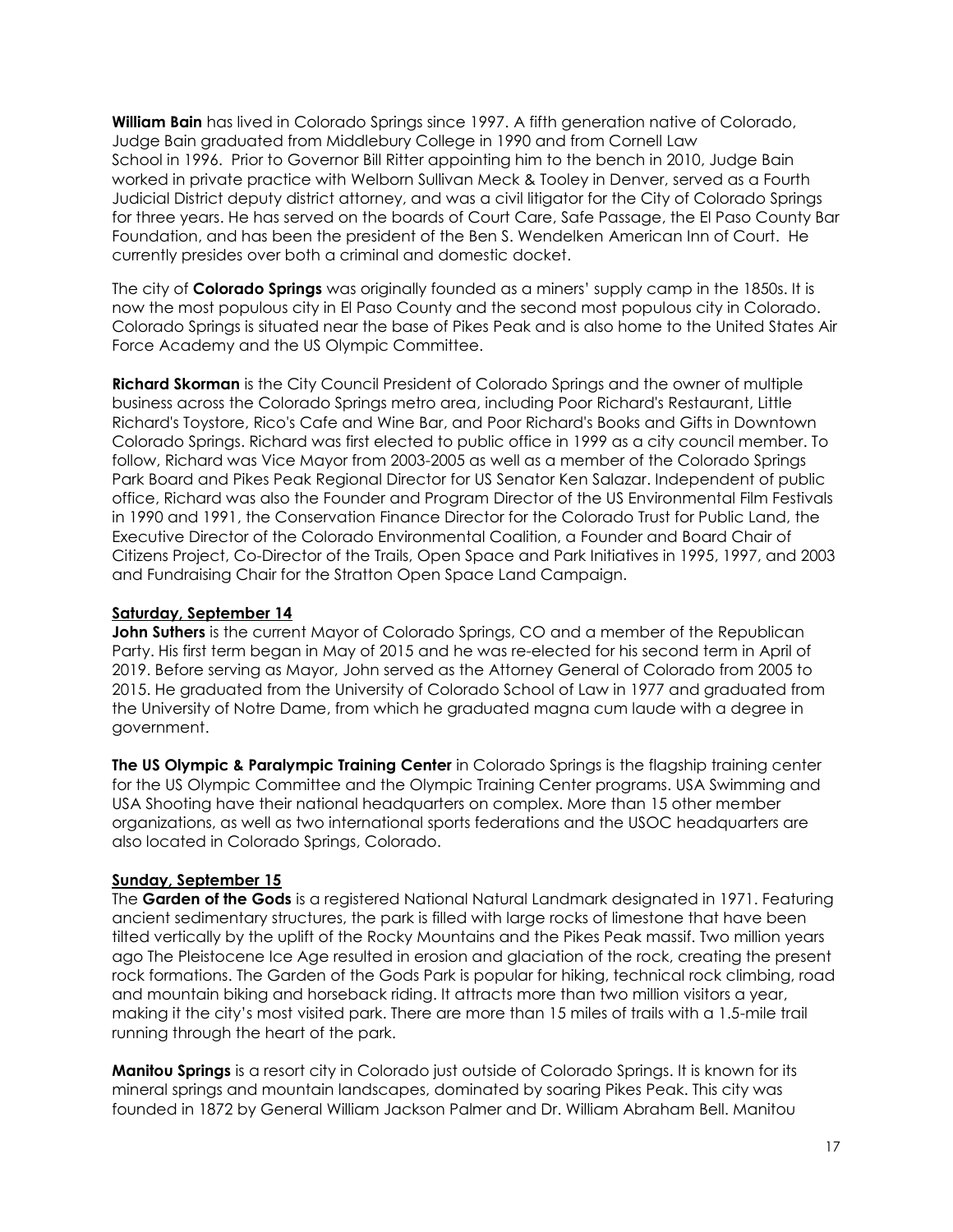<span id="page-17-0"></span>Springs and has been the quintessential tourist town since the 1870's, when visitors discovered the "healing waters" the Ute Indians had been drinking for years. Many of the town's mineral springs still function today.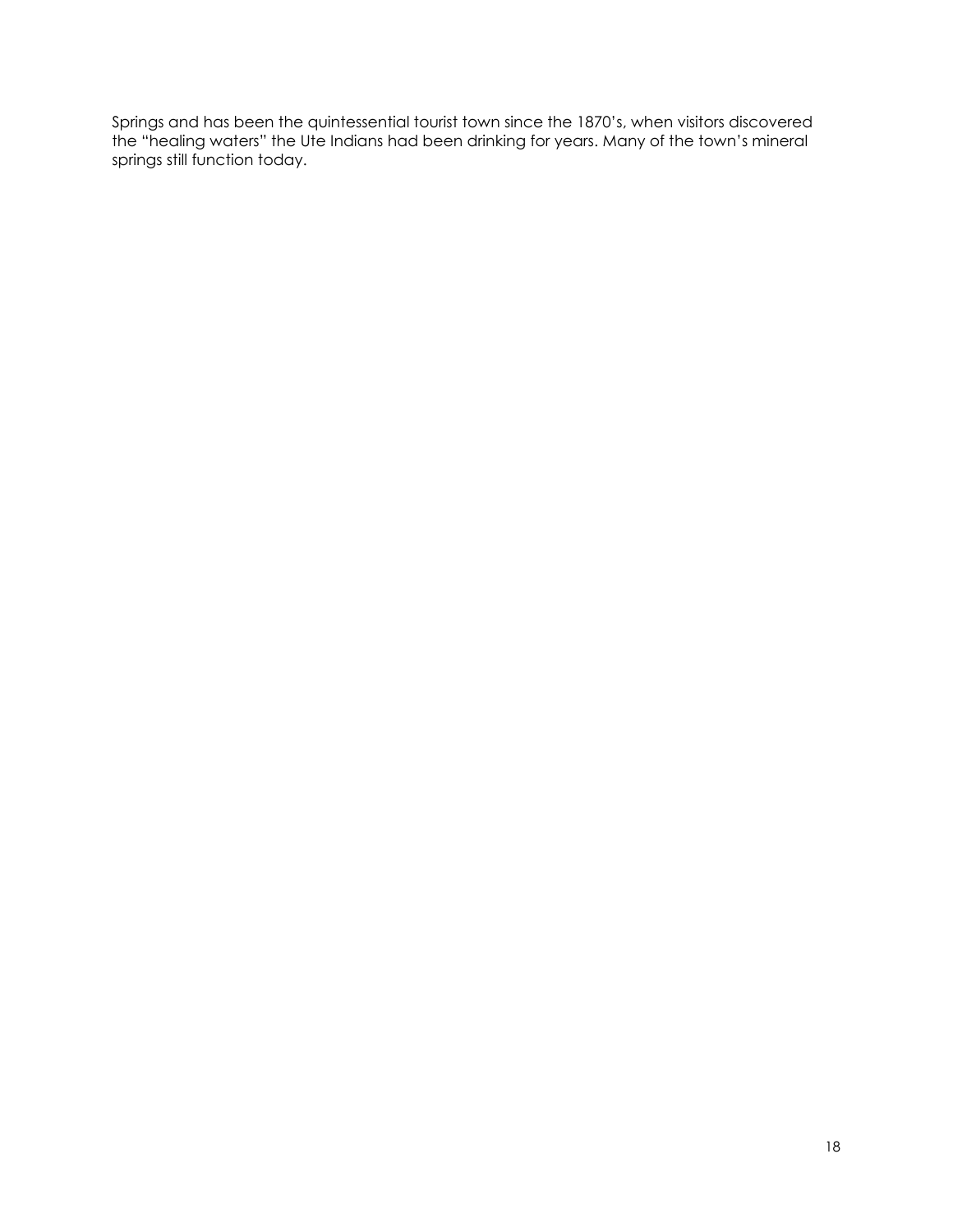# **Delegate Biographies**

### **Darroch Ball, MP**

Member Parliament of New Zealand *New Zealand First*

Darroch first became a Member of Parliament in 2014 after winning election and currently represents the New Zealand First party. In the Parliament, he is the Chairperson of the Transport and Infrastructure Select Committee and is a Member of the Social Services and Community Select Committee. He is also his party's Spokesperson for Serious Fraud, Social Housing, Consumer Affairs, Constitutional & Legal Matters, and Crown Legal Services.

Prior to his time in Parliament, Darroch was an Officer in the New Zealand Army and a science teacher at Waiopehu College. He also served as the New Zealand First Electorate Committee Vice-Chairman in Palmerston North and the party's Vice-President for the North Island in October 2013. He has focused on many issues in his time with New Zealand First such as a youth demerit point system, a New Zealand Defence Force and Ministry social development employment scheme for young people, and harsher penalties for assaulting first responders.

Darroch was born and raised in Auckland. He attended Liston College in [Henderson](https://en.wikipedia.org/wiki/Henderson,_New_Zealand) before graduating with a bachelor's degree in biological science from the University of Auckland.

### **Dan Bidois, MP**

Member Parliament of New Zealand *National Party*

Dan became a Member of Parliament for Northcote after winning the Northcote byelection in June 2018. He is also the National Party's Spokesperson for the Future of Work and Associate Spokesperson for Industry Relations and Workplace Safety. He also serves on the Social Services Select Committee and as a Member of the Maori Affairs Select Committee.

Prior to Parliament, Dan was a Strategy Manager at Foodstuffs North Island Limited. Dan has over 9 years of experience working as an economist and strategist in New Zealand, Europe, and Asia. He spent three years as an economist with the Organisation for Economic Co-operation and Development (OECD), two years with Deloitte Consulting, and time with several economic think-tanks in Auckland and Kuala Lumpur

Dan is of Maori descent (Ngati Maniapoto) and has joint undergraduate degrees in commerce (honors) and arts from the University of Auckland. In 2010, Dan won a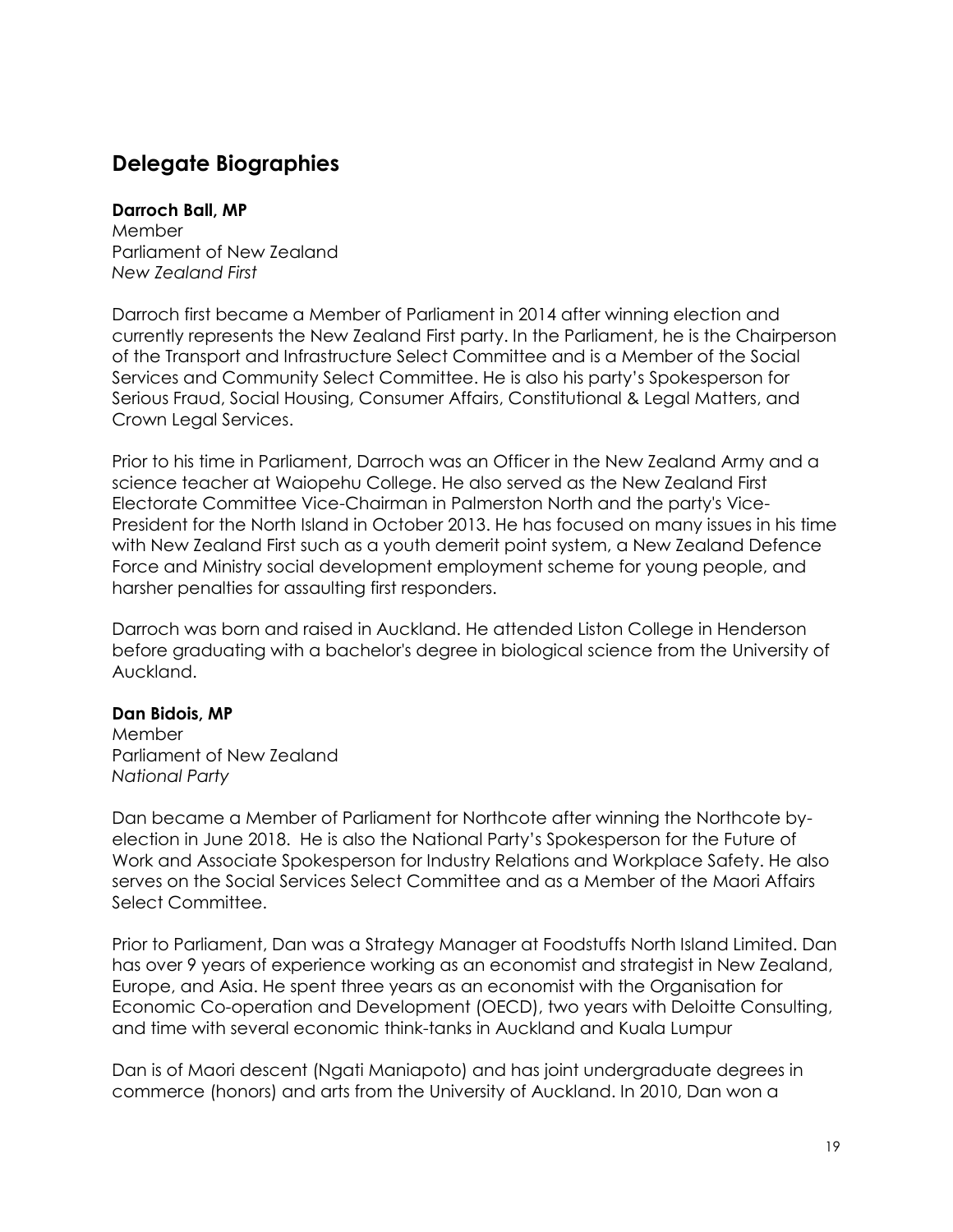Fulbright Scholarship to Harvard University, where he earned a master's degree in public policy in economic and political development. Before attending university, Dan completed a butcher's apprenticeship with Woolworths NZ.

### **Simeon Brown, MP**

Member Parliament of New Zealand *National Party*

Simeon is a Member of Parliament for Pakuranga, elected in the 2017 general election. As the local representative for Pakuranga, Simeon is committed to representing his constituents in Parliament on the issues that matter to them, including investing in smarter transport solution, maintaining excellent education opportunities for all students, and ensuring New Zealand communities remain safe places to live. He is a Member of the Education and Workforce Select Committee and the Party Spokesperson for Education and Tertiary Education, Skills, and Employment.

Prior to Parliament, Simeon was elected to serve as a Local Board Member in the Manurewa ward, where he held the role of Deputy Chair from 2013-2016. In 2014, he successfully led a campaign within the Auckland Council to ban the sale of synthetic drugs and legal highs across Auckland, which resulted in nationwide law reform. In addition, he has a background working in commercial banking and supporting small to medium-sized businesses in the southeast Auckland economy.

Simeon studied at the University of Auckland, completing a law and commerce conjoint degree.

### **Willow-Jean Prime, MP**

List Member Parliament of New Zealand *Labour Party*

Elected to Parliament in 2017, Willow-Jean serves as a List Member for the Labour Party. As an MP, Willow-Jean's priorities for the Northland region are housing, health, education, growth, vibrant communities, and environmental responsibility. She is a Member of the Finance and Expenditure Select Committee and the Parliamentary Private Secretary for Local Government.

By working collaboratively with local government, businesses and communities, Willow-Jean seeks to identify opportunities and barriers to growth and to work to overcome them. She is an advocate for more investment in regional development to create better jobs and support local businesses. She previously served as a Far North District Councilor and has a strong background in law, advocacy, and Maori and community development.

Willow-Jean is of Ngapuhi descent and grew up in Northland. She received her bachelor's and master's degrees in law. in addition to a degree in Te Reo and Maori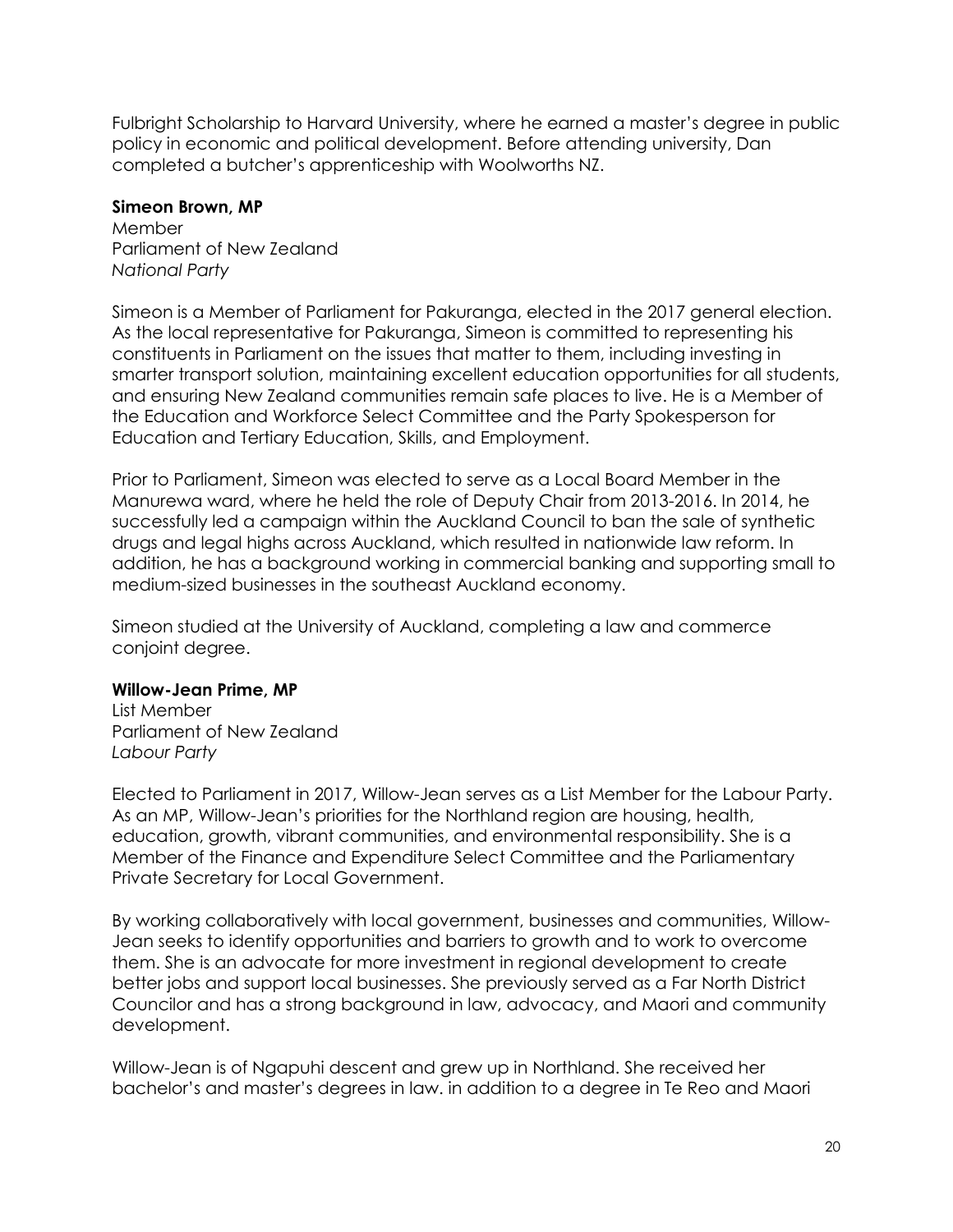development and a graduate diploma in Maori and indigenous studies from the University of Waikato.

### **Priyanca Radhakrishnan, MP**

List Member Parliament of New Zealand *Labour Party*

Priyanca is a List Member of Parliament based in Maungakiekie, Auckland. She is a Member of the Foreign Affairs and the Defence and Trade Select Committees, in addition to serving as the Deputy Chairperson of the Social Services and Community Select Committees. Priyanca is also the Parliamentary Private Secretary for Ethnic Affairs.

Before Parliament, Priyanca lived and worked overseas and around Aotearoa, New Zealand. She has spent her work life advocating on behalf of groups of people whose voices are often unheard—women survivors of domestic violence and migrant workers who have been exploited—while lobbying governments for legislative and policy changes. Priyanca is also a Member of the Asia New Zealand Foundation Leadership Network, the National Council of Women (Auckland), and UN Women.

Priyanca has a master's degree in development studies from Victoria University of Wellington.

### **Nicola Willis, MP**

List Member Parliament of New Zealand *National Party*

Nicola is a List Member of Parliament based in Wellington and is the National Party's Spokesperson for Early Childhood Education, having entered Parliament in April 2018. She is also a Member of the Education and Workforce Select and Regulations Review Select Committees.

Prior to becoming an MP, Nicola had a successful career spanning the private and public sectors. She worked as a Researcher and Policy Adviser for then Opposition Education Spokesperson The Honorable Bill English. Nicola went on to serve as a Senior Advisor to The Honorable Sir John Key, as a member of his 2008 campaign team and during his first term as Prime Minister.

Nicola was born and raised in Wellington. She has a first-class honours degree in English literature from Victoria University of Wellington and a post-graduate diploma in journalism from the University of Canterbury.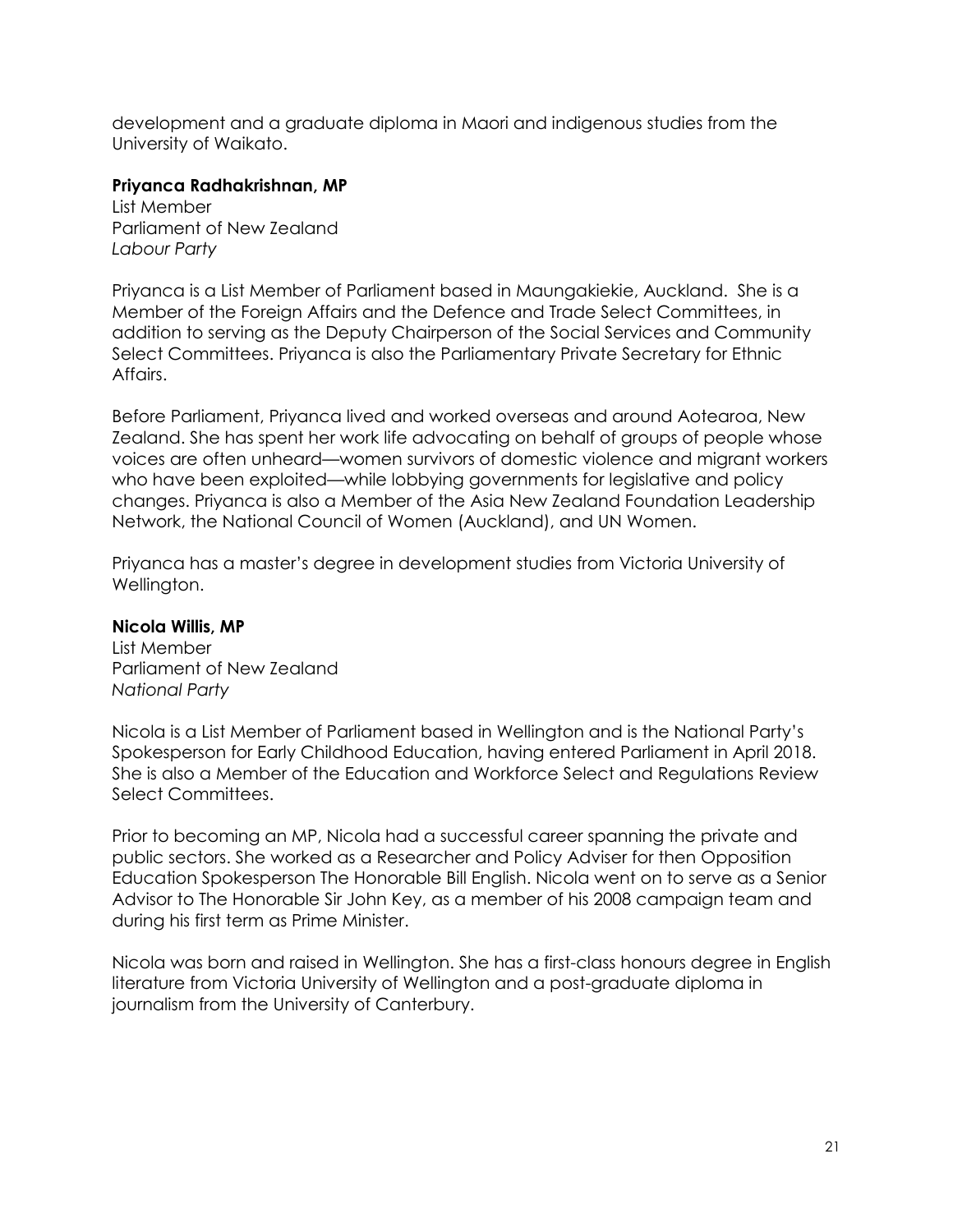### **Escort**

### **Ms. Carmen Maran**

Parliamentary Engagement Officer Parliament of New Zealand

Carmen works with the Office of the Clerk of the House of Representatives as a Parliamentary Engagement Officer. In this capacity, she works in the Inter-Parliamentary Relations team, as secretary to the Commonwealth Women Parliamentarians, New Zealand group, and as secretary to the Parliamentary Friendship Group, Latin America and the Caribbean.

She has served in a number of roles throughout Parliament, including providing procedural and secretarial support to Select Committees and working on Parliamentary engagement.

Carmen lives in Wellington, New Zealand where she was raised. She studied International Relations and Political Science at the Victoria University of Wellington.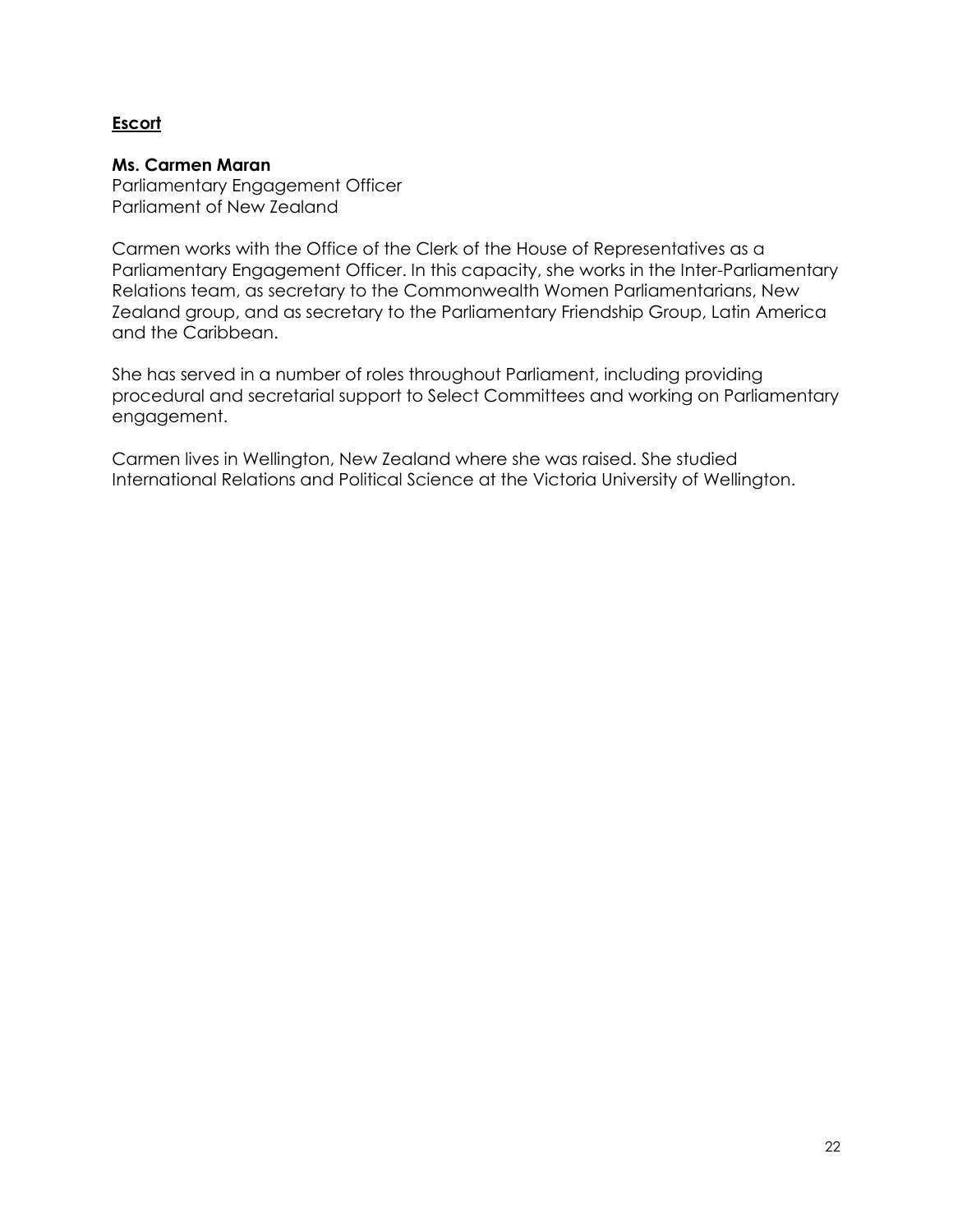# <span id="page-22-0"></span>**Program Contact Information**

### **Washington, DC – September 7-11 American Council of Young Political Leaders**

1030 15th Street NW Suite 580 West Washington, DC 20005 Tel: 202-857-0999

Rob Smalley, Program Officer Cell: 706-459-7585 Email: [rsmalley@acypl.org](mailto:rsmalley@acypl.org)

Ms. Libby Rosenbaum, CEO Cell: 202-306-0712 Email: [lrosenbaum@acypl.org](mailto:lrosenbaum@acypl.org) 

### **United States Department of State**

Bureau of Educational and Cultural Affairs Mr. Eythan Schiller Program Officer, Professional Fellows Division Office: 202-632-6424 Email: [SchillerE@state.gov](mailto:SchillerE@state.gov)

### **Hotel in Washington, DC**

### **Residence Inn by Marriott Dupont Circle**

2120 P Street, NW Washington, DC 20037 Tel: 202-466-6800

### **Colorado- June 26-30**

**El Pomar Foundation** 10 Lake Circle Colorado Springs, CO 80906 Ms. Erin Kerr, Fellow Tel: 719-577-7018 Email: [ekerr@elpomar.org](mailto:ekerr@elpomar.org)

### **Embassy of New Zealand**

37 Observatory Cir NW Washington, DC 20008 Tel: 202-328-4800 Web: [www.mfat.govt.nz](http://www.mfat.govt.nz/)

### **The Westin Denver Downtown**

1672 Lawrence Street Denver, CO, 80202 Tel: 303-572-9100

### **Hilton Garden Inn Colorado Springs Downtown**

125 N Cascade Ave Colorado Springs, CO 80903 Tel: 719-632-1000